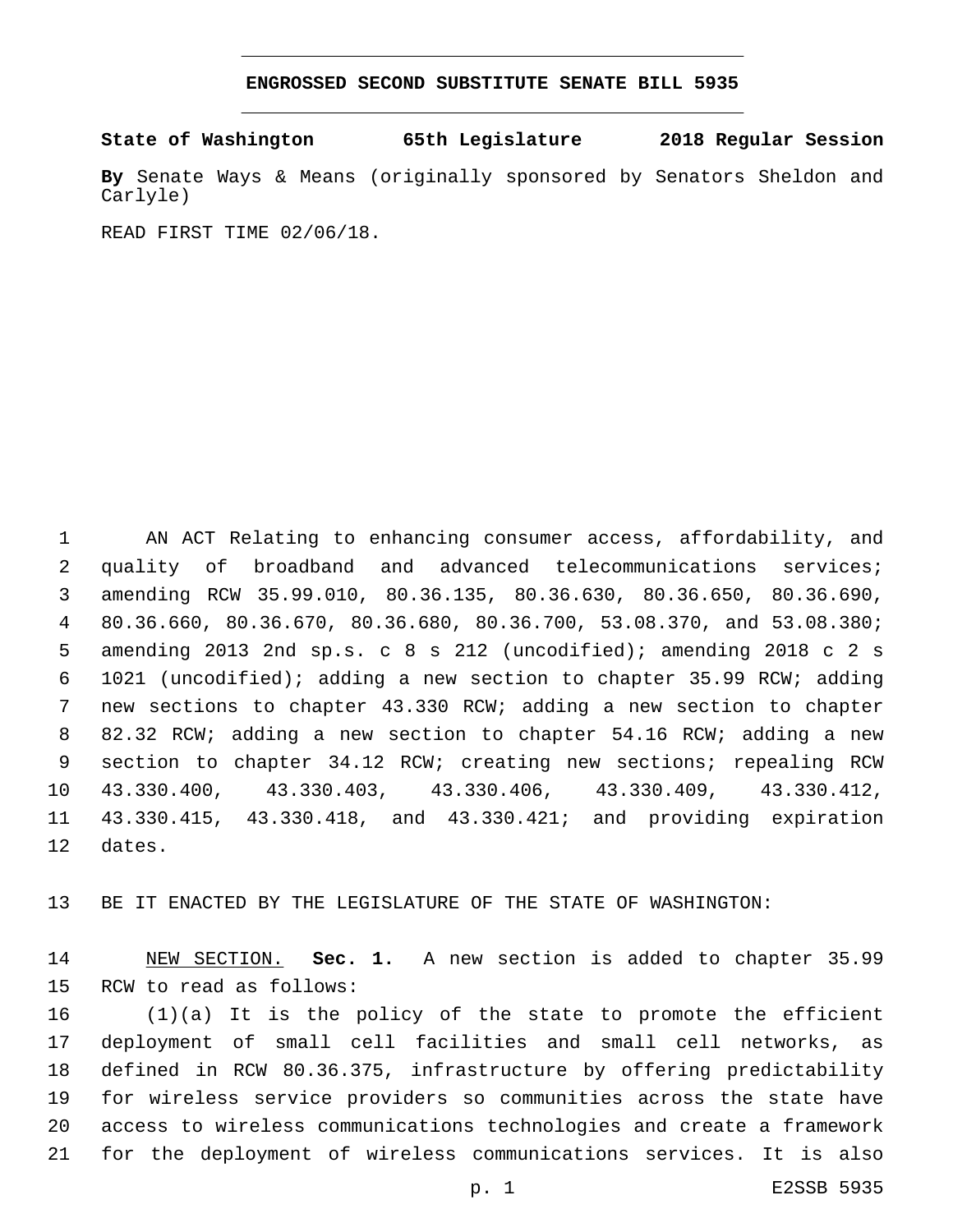the policy of the state that cities and towns maintain sufficient authority to manage the public rights-of-way for the health, safety, and welfare of their citizens and the general public.

 (b) It is the intent of the legislature that cities and towns may require personal wireless service providers seeking to deploy small cell facilities or small cell networks infrastructure to obtain a master permit or equivalent authority under RCW 35.99.030. Additionally, a city or town may require a wireless service provider to obtain appropriate permits to enter and use the specified right- of-way for the purpose of installing, maintaining, repairing, or removing identified small cell network facilities.

 (2) Except as provided for in subsection (7) of this section, cities and towns with a population greater than five thousand shall enact a small cell facility deployment ordinance, or develop a small cell facility deployment policy establishing a process for siting small cell facilities and small cell networks within the right-of-way under this chapter, provided the city or town has received a complete application and application fee for a master permit from a wireless service provider for a small cell facility as defined in RCW 80.36.375.20

 (3) A city or town may not require an applicant proposing to site a small cell facility on an existing pole or structure to apply for a 23 conditional use permit except where:

 (a) Such a proposal would require original installation of a new 25 pole or structure;

 (b) Such a proposal would require an existing pole or structure to be extended or replaced at a height more than fifteen feet above the existing height of a pole or structure, except where the applicant can demonstrate that the requested pole height is the minimum needed to achieve necessary safety clearances or the 31 requirement of the pole owner; or

 (c) The proposed facility does not meet established design standards for small cell facilities or small cell networks, as 34 defined in RCW 80.36.375.

 (4)(a) A city or town that updates an existing small cell facility deployment ordinance or policy, or adopts a small cell facility deployment ordinance or policy must outline the process that personal wireless service providers are required to follow in seeking a master permit to deploy small cell facilities and small cell 40 networks, as defined in RCW 80.36.375.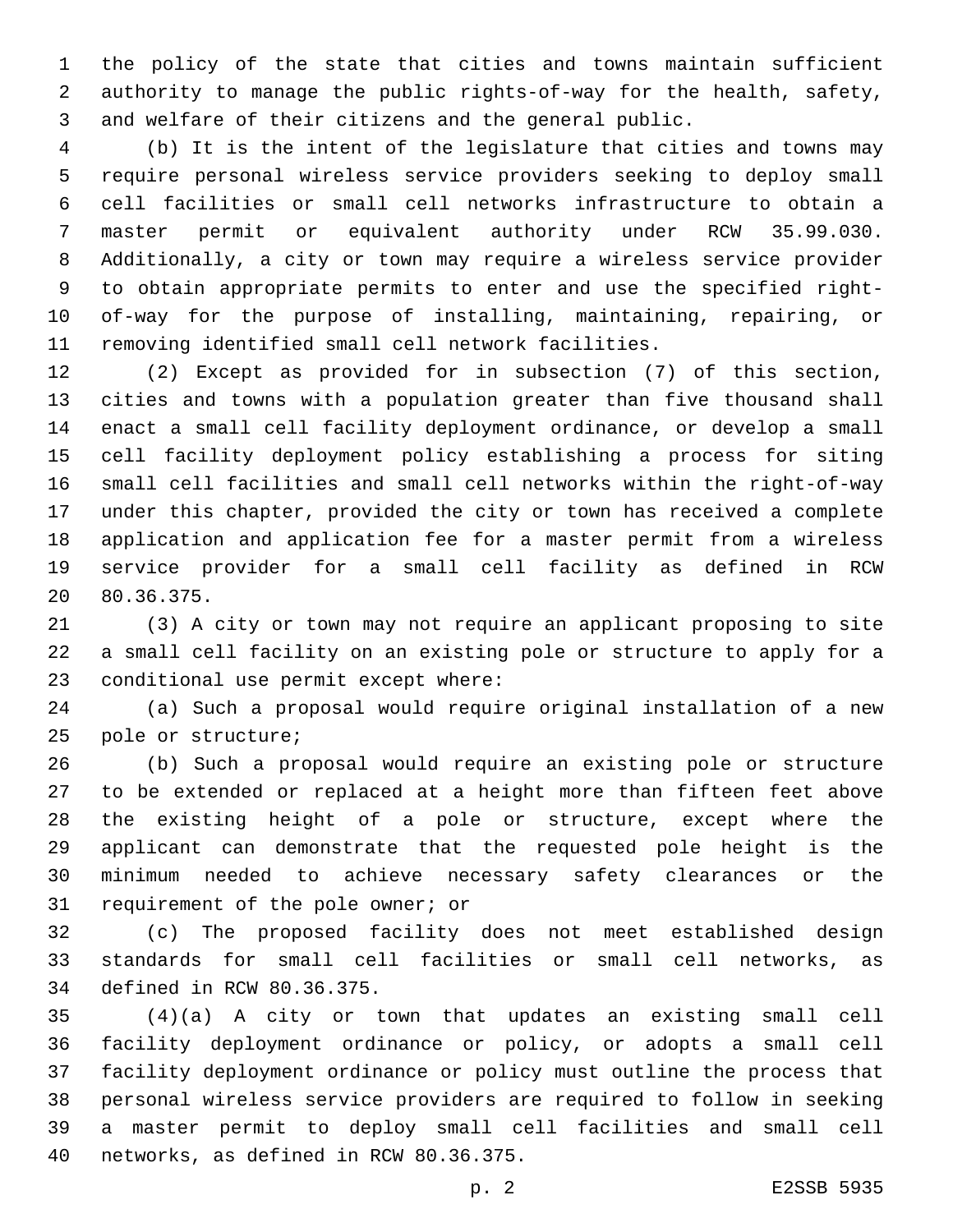(b) The small cell facility deployment ordinance or policy must treat service providers in a competitively neutral and 3 nondiscriminatory manner.

 (5) The small cell facility deployment ordinance or policy must include initial fees or deposits required for filing the master permit application. The use of a deposit for administrative costs in lieu of a set fee is not prohibited if the final, total administrative fee charged complies with the requirements of RCW 35.21.860. The fee schedule may allow a permit applicant to pay an additional fee for expedited permit processing if the city has deployed such a process. This provision is not intended to require jurisdictions to create an expedited permitting process when one does 13 not already exist.

 (6) A small cell facility deployment ordinance or policy may include the following provisions, at the discretion of the city or town: Standards for the installation of small cell facilities and small cell networks, as defined in RCW 80.36.375, on city or town- owned structures located outside of the right-of-way and other terms 19 and conditions for these installations.

 (7) A city or town that, as of the effective date of this section, has previously adopted an ordinance or policy, consistent with this act, governing the siting of small cell network infrastructure is not required to adopt or amend a small cell facility deployment ordinance or policy as otherwise required under 25 subsection (2) of this section.

 (8) A small cell facility deployment ordinance or policy enacted as required by this section has no effect on previously adopted franchises, permits, or agreements for small cell facilities or small cell networks deployments made or entered into by any city or town.

 (9) Nothing in this section limits a city or town from issuing master permits or use permits in accordance with other provisions of 32 this chapter.

 (10) Nothing in this section may be construed as creating a duty on cities or towns with a population less than five thousand. However, cities with a population of less than five thousand may adopt a small cell facility deployment ordinance or policy and the 37 provisions under subsection (2) of this section.

 **Sec. 2.** RCW 35.99.010 and 2000 c 83 s 1 are each amended to read as follows:39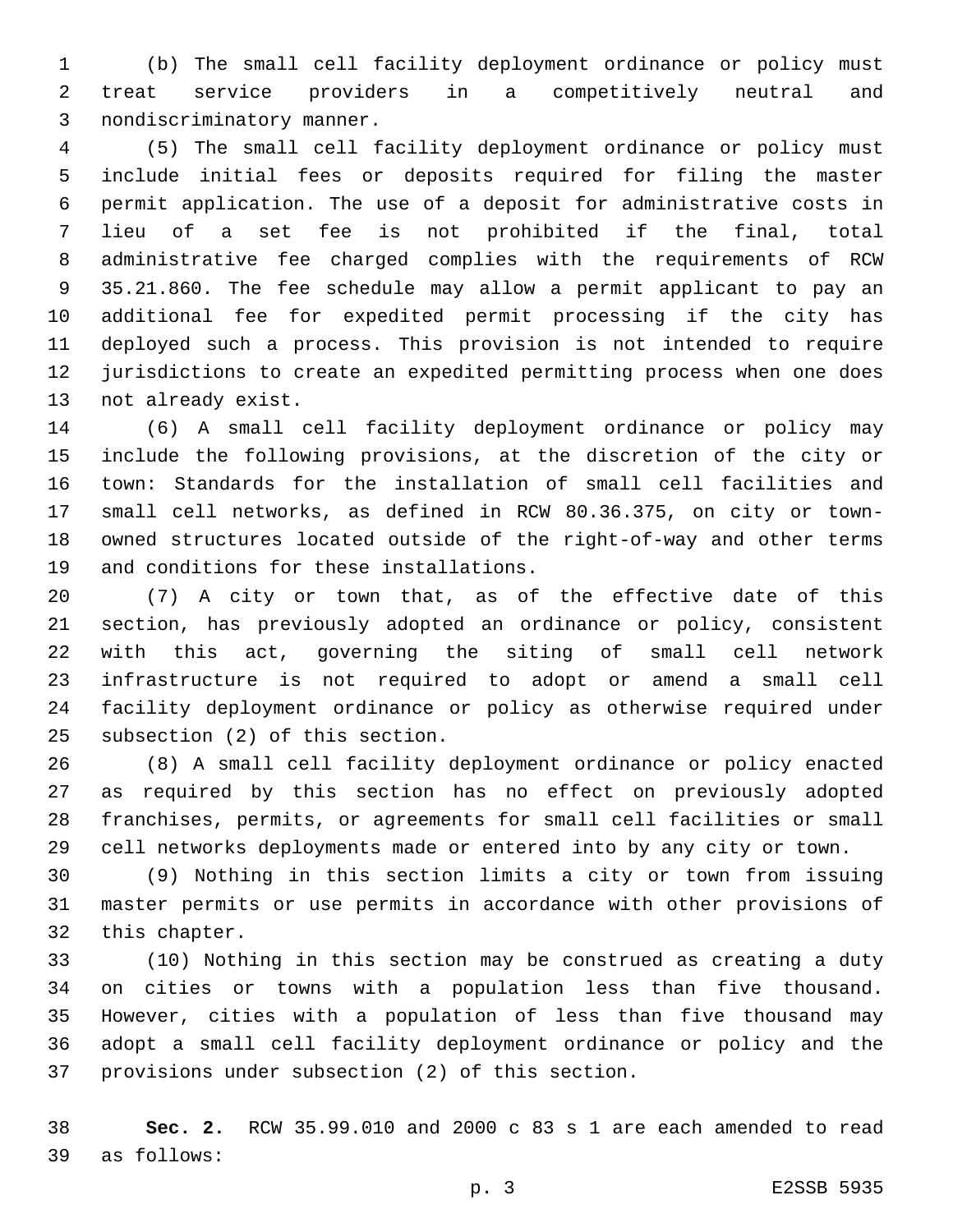The definitions in this section apply throughout this chapter 2 unless the context clearly requires otherwise.

 (1) "Cable television service" means the one-way transmission to subscribers of video programming and other programming service and subscriber interaction, if any, that is required for the selection or use of the video programming or other programming service.

 (2) "Facilities" means all of the plant, equipment, fixtures, appurtenances, antennas, and other facilities necessary to furnish and deliver telecommunications services and cable television services, including but not limited to poles with crossarms, poles without crossarms, wires, lines, conduits, cables, communication and signal lines and equipment, braces, guys, anchors, vaults, and all attachments, appurtenances, and appliances necessary or incidental to the distribution and use of telecommunications services and cable 15 television services.

 (3) "Master permit" means the agreement in whatever form whereby a city or town may grant general permission to a service provider to enter, use, and occupy the right-of-way for the purpose of locating facilities. This definition is not intended to limit, alter, or change the extent of the existing authority of a city or town to require a franchise nor does it change the status of a service provider asserting an existing statewide grant based on a predecessor telephone or telegraph company's existence at the time of the adoption of the Washington state Constitution to occupy the right-of-way. For the purposes of this subsection, a franchise, except for a cable television franchise, is a master permit. A master permit does not include cable television franchises.

 (4) "Personal wireless services" means commercial mobile services, unlicensed wireless services, and common carrier wireless exchange access services, as defined by federal laws and regulations.

 (5) "Right-of-way" means land acquired or dedicated for public 32 roads and streets, but does not include:

33 (a) State highways;

 (b) Land dedicated for roads, streets, and highways not opened 35 and not improved for motor vehicle use by the public;

 (c) Structures, including poles and conduits, located within the 37 right-of-way;

(d) Federally granted trust lands or forest board trust lands;

 (e) Lands owned or managed by the state parks and recreation 40 commission; or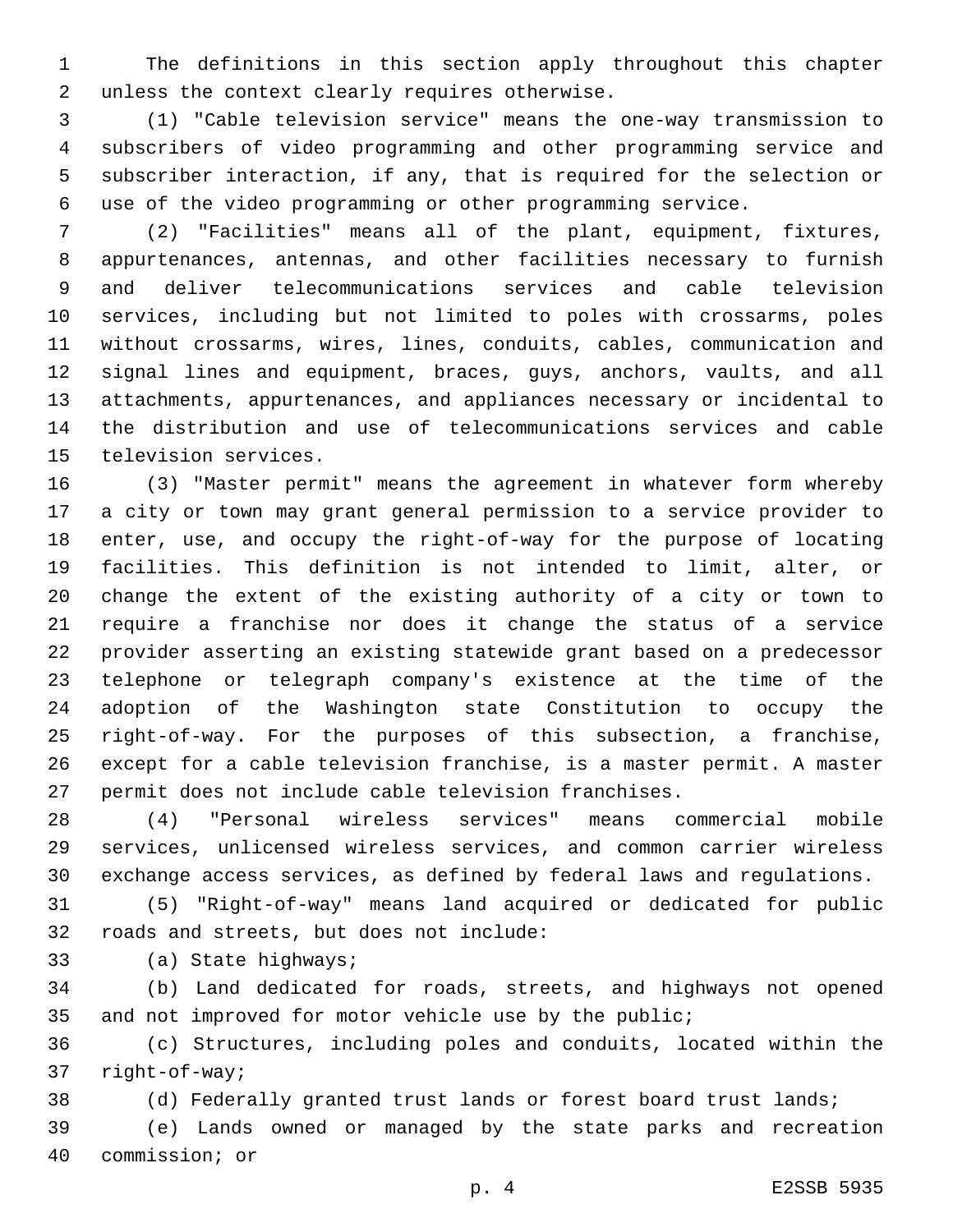(f) Federally granted railroad rights-of-way acquired under 43 U.S.C. Sec. 912 and related provisions of federal law that are not 3 open for motor vehicle use.

 (6) "Service provider" means every corporation, company, association, joint stock association, firm, partnership, person, city, or town owning, operating, or managing any facilities used to provide and providing personal wireless services, telecommunications, or cable television service for hire, sale, or resale to the general public. Service provider includes the legal successor to any such corporation, company, association, joint stock association, firm, 11 partnership, person, city, or town. A personal wireless service provider includes entities providing infrastructure, including but 13 not limited to fiber, conduit, poles, or other structures to another service provider, but does not include electrical utility entities.

 (7) "Telecommunications service" means the transmission of information by wire, radio, optical cable, electromagnetic, or other similar means for hire, sale, or resale to the general public. For the purpose of this subsection, "information" means knowledge or intelligence represented by any form of writing, signs, signals, pictures, sounds, or any other symbols. For the purpose of this chapter, telecommunications service excludes the over-the-air transmission of broadcast television or broadcast radio signals.

 (8) "Use permit" means the authorization in whatever form whereby a city or town may grant permission to a service provider to enter and use the specified right-of-way for the purpose of installing, maintaining, repairing, or removing identified facilities.

NEW SECTION. **Sec. 3.** The legislature finds that:

 (1) The federal communications commission has adopted a national broadband plan that includes recommendations directed to federal, state, and local governments, including recommendations to:

 (a) Design policies to ensure robust competition and maximizing 32 consumer welfare, innovation, and investment;

 (b) Ensure efficient allocation and management of assets that government controls or influences, such as poles and rights-of-way, to encourage network upgrades and competitive entry;

 (c) Reform current universal service mechanisms to support deployment in high-cost areas; ensuring that low-income Americans can afford broadband; and supporting efforts to boost adoption and 39 utilization; and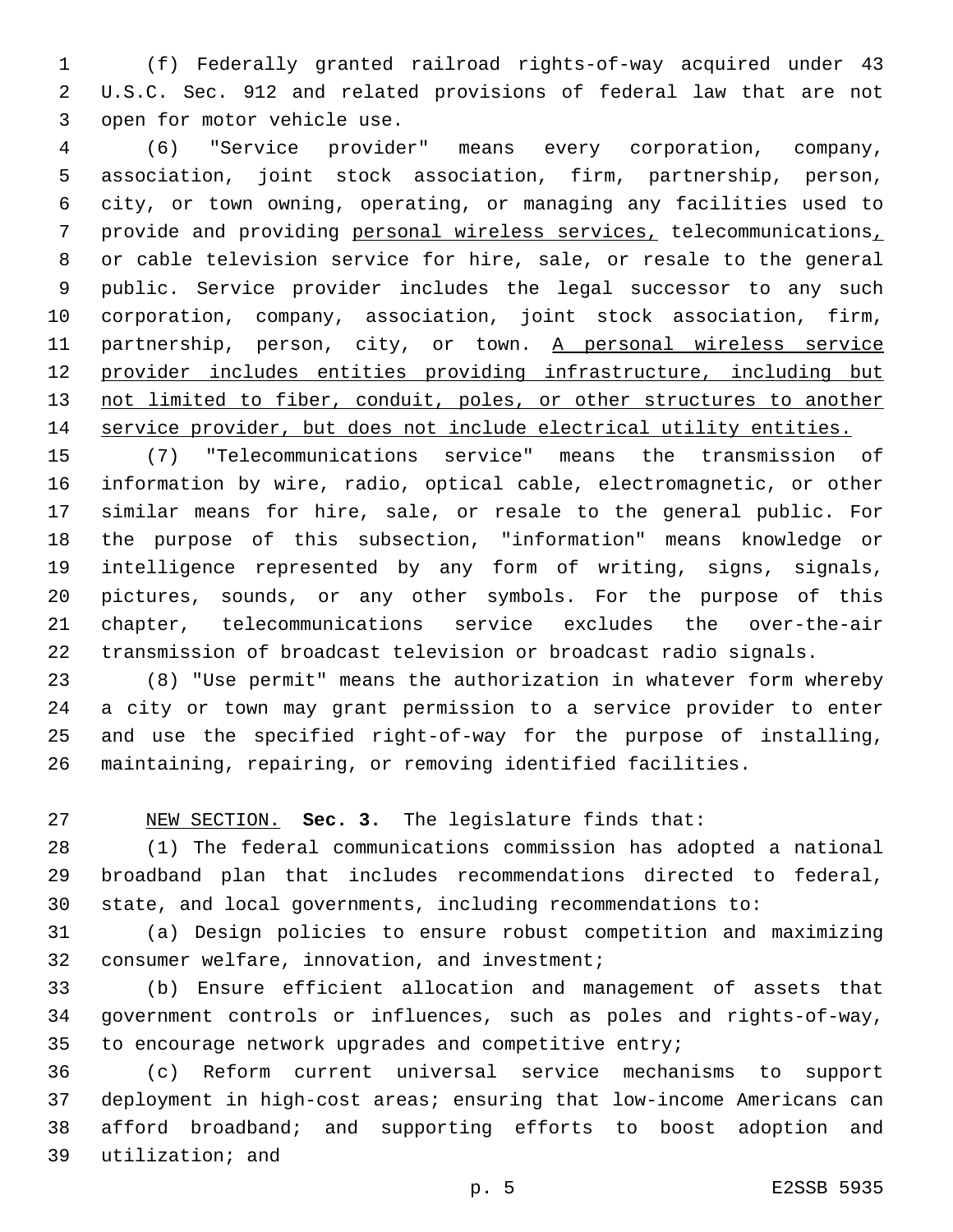(d) Reform laws, policies, standards, and incentives to maximize the benefits of broadband in sectors that government influences significantly, such as public education, health care, and government operations;4

 (2) The federal communications commission has also adopted a goal that all of the country's households have affordable access to actual download speeds of at least twenty-five megabits per second and actual upload speeds of at least three megabits per second; that a majority of households have access to speeds of one hundred fifty megabits, respectively; and that every community should have affordable access to at least one gigabit per second broadband service to anchor institutions such as schools, hospitals, and 13 government buildings;

 (3) These national goals are presently appropriate for Washington state, and recognizes that as technology advances the goals will 16 require changes over time;

 (4) Extensive investments have been made by the telecommunications industry and the public sector, as well as policies and programs adopted to provide affordable broadband services throughout the state, that will provide a foundation to build a comprehensive statewide framework for additional actions 22 needed to advance state's broadband goals.

 NEW SECTION. **Sec. 4.** A new section is added to chapter 43.330 24 RCW to read as follows:

 The definitions in this section apply throughout sections 5 through 8 of this act unless the context clearly requires otherwise.

 (1) "Broadband" means networks of deployed telecommunications equipment and technologies necessary to provide high-speed internet access and other advanced telecommunications services.

 (2) "Local governments" includes cities, towns, counties, municipal corporations, public port districts, quasi-municipal 32 corporations, and special purpose districts.

(3) "Office" means the governor's office on broadband access.

 (4) "Underserved areas" means areas lacking adequate broadband 35 service.

(5) "Unserved areas" means areas without access to broadband.

 NEW SECTION. **Sec. 5.** A new section is added to chapter 43.330 38 RCW to read as follows: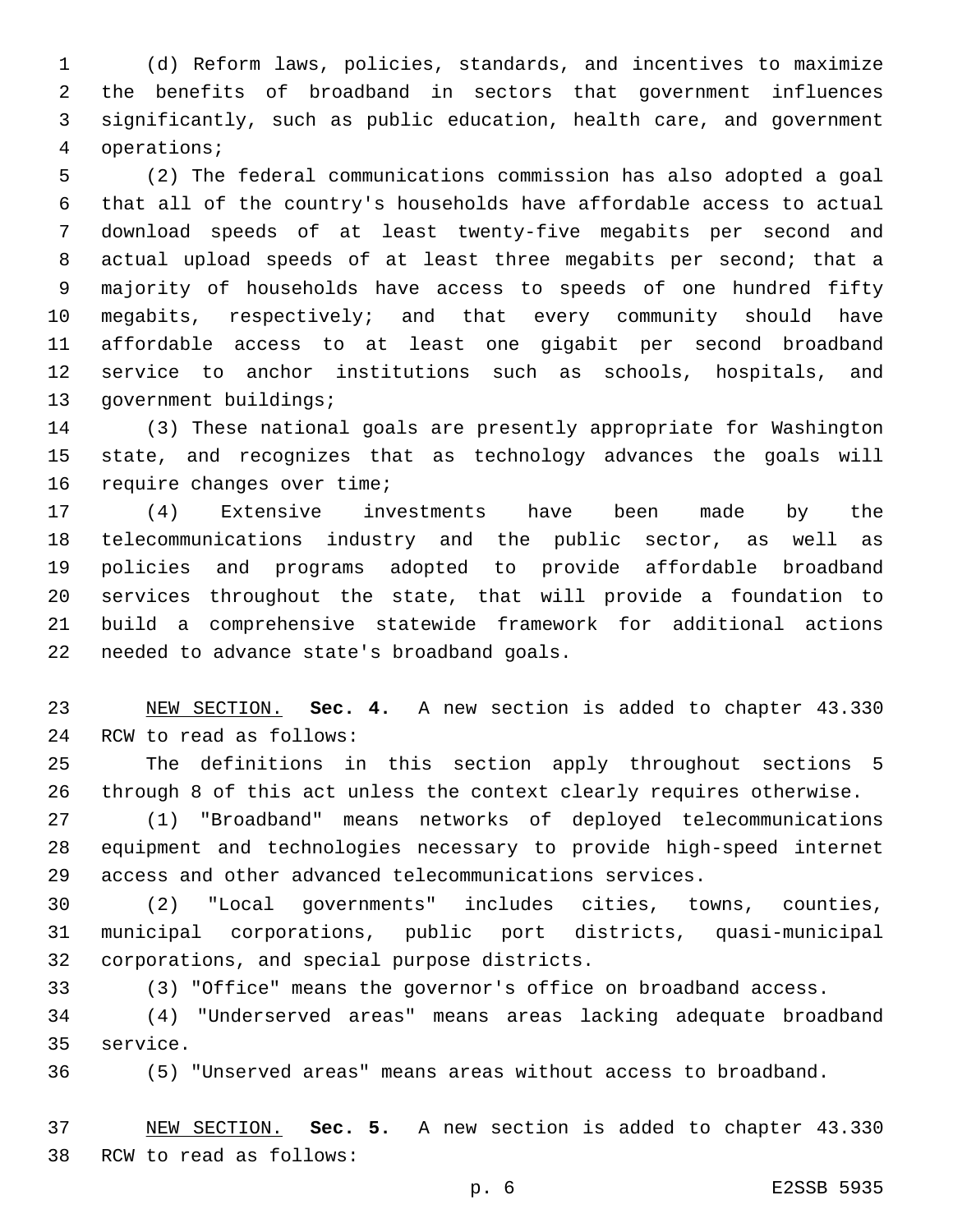(1) The governor's office on broadband access is created within the department. The mission of the office is to improve economic vitality, health care access, and education through greater access to 4 broadband services.

 (2) The office, in collaboration with the utilities and transportation commission, the office of the chief information officer, and the community economic revitalization board, shall serve as the coordinating body for public and private efforts to ensure statewide broadband access and deployment. The office is responsible for all matters regarding the adoption of statewide broadband access 11 and deployment.

12 (3) The duties of the office include:

 (a) Coordinating with local governments, communities, public and private entities, and consumer-owned and investor-owned utilities to develop strategies and plans for deployment of broadband 16 infrastructure and access to broadband services;

 (b) Reviewing existing broadband initiatives, policies, and 18 public and private investments;

 (c) Taking comprehensive actions to advance the state's broadband 20 access goals;

 (d) Updating the state's goals and standards for broadband service as technological advances become available;

 (e) Identifying, on an annual basis, unserved and underserved 24 areas of the state;

 (f) Implementing actions necessary to develop and maintain a detailed inventory of the deployment of broadband services, including monitoring and tracking the availability of broadband services and internet speeds across the state, with an emphasis upon identifying and assessing progress made towards achieving the goals for internet 30 speeds in unserved and underserved areas;

 (g) Developing standards for defining levels of service for broadband access, including unserved and underserved areas, and revising these standards as technological advances are made and 34 services are expanded;

 (h) Fostering public sector and telecommunications industry actions to bring sustainable broadband access to areas that are 37 unserved or underserved;

 (i) Prioritizing and sequencing delivery of quality broadband service to unserved and underserved areas of the state; and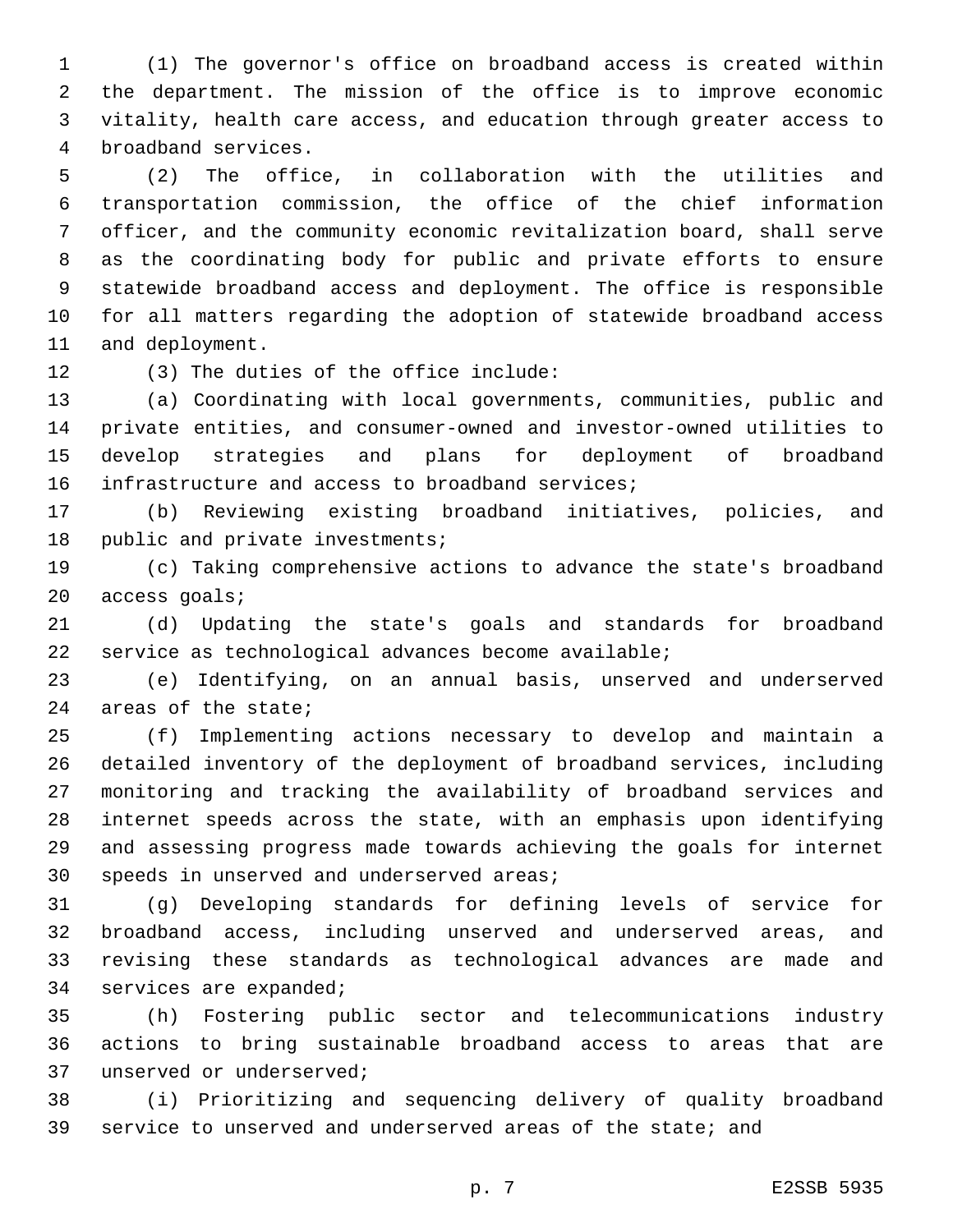(j) Coordinating public, private, state, and federal funds or other funds, for deployment of broadband services in underserved and 3 unserved areas of the state.

 (4) When developing plans or strategies for broadband deployment, 5 the office must consider:

 (a) Partnerships between communities, tribes, nonprofit organizations, consumer-owned and investor-owned utilities, and 8 public and private entities;

 (b) Funding opportunities that provide for the coordination of public, private, state, and federal funds for the purposes of making broadband-capable infrastructure or broadband services available to 12 underserved or unserved areas of the state;

(c) Barriers to the adoption of broadband service;

(d) Unserved or underserved populations in the state; and

 (e) Requiring minimum broadband access service of twenty-five mbps download speed and three mbps upload speed and faster speeds as 17 technology advances.

 (5) By November 1, 2018, the office must develop a list of projects for grant support as authorized under section 7 of this act that will advance high speed broadband access in unserved rural areas of the state. Beginning November 1, 2018, through December 31, 2020, the office must give first priority to projects deploying end-user broadband services in unserved or underserved rural areas of the 24 state.

 (6) The office may conduct research as provided under RCW 43.330.050(8) as it applies to the development and deployment of broadband access throughout the state. Information provided to the office in the course of research and analysis is not subject to 29 disclosure subject to RCW  $42.56.270(12)(a)(i)$ .

 NEW SECTION. **Sec. 6.** A new section is added to chapter 43.330 31 RCW to read as follows:

 (1) The office may take all appropriate steps to seek federal funding in order to maximize investment in broadband deployment and 34 adoption in the state.

 (2) The office may apply for federal funds and other grants or donations and must deposit the funds in the broadband access account 37 created in section 10 of this act.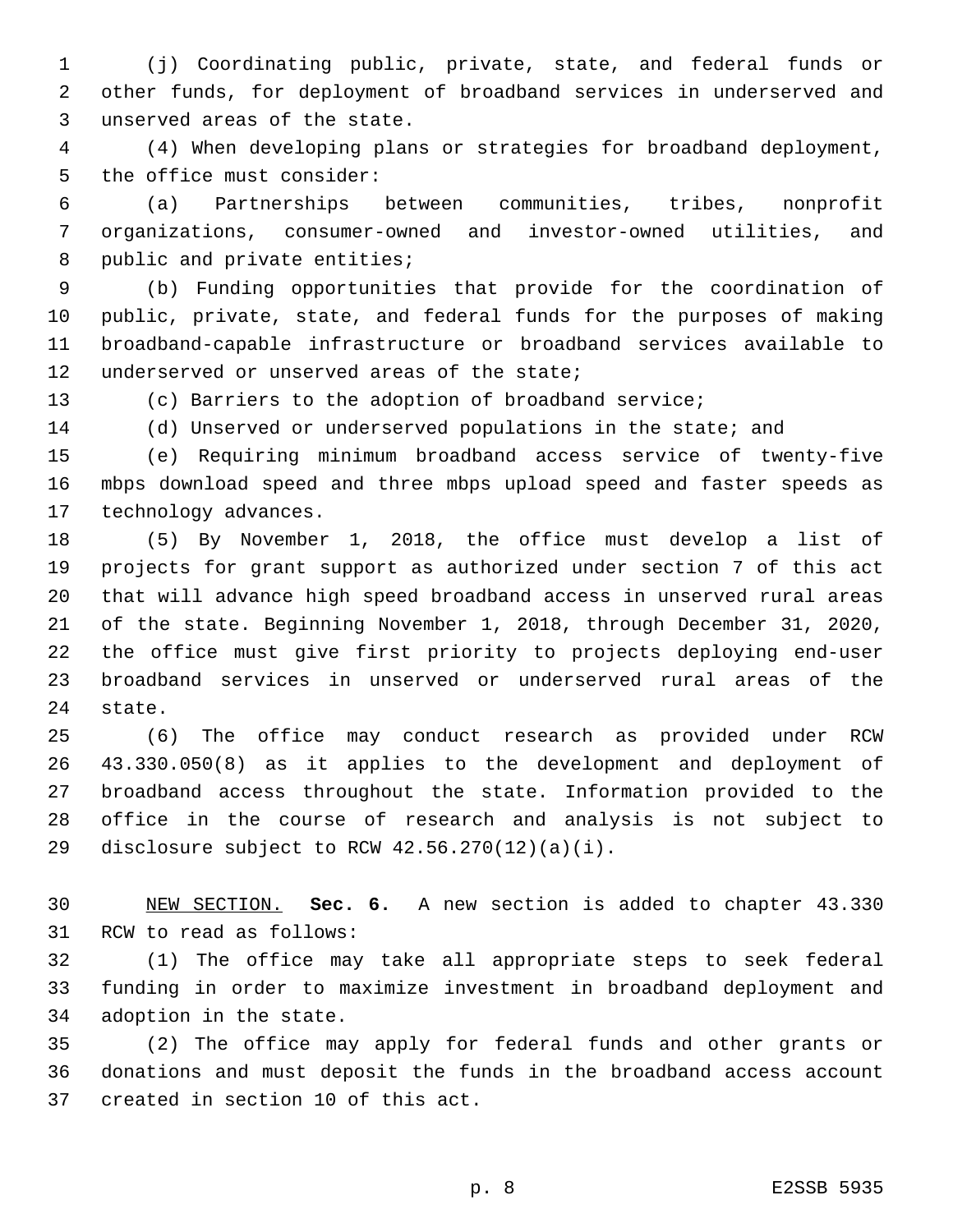NEW SECTION. **Sec. 7.** A new section is added to chapter 43.330 2 RCW to read as follows:

 (1)(a) The office must establish a competitive grant program to assist qualified local governments and tribes to build infrastructure for open access, high speed broadband services, with download speeds of at least twenty-five megabits per second and upload speeds of at least three megabits per second, in unserved and underserved areas of 8 the state.

(b) Eligible uses of grant funds must be prioritized as follows:

 (i) Assistance to public and private partnerships deploying broadband infrastructure between areas with broadband service to 12 unserved or underserved areas of the state;

 (ii) Broadband deployment projects that are ready to permit and 14 have identified capital costs;

 (iii) Countywide or subcounty strategic planning for deploying broadband services in unserved and underserved areas of the state;

 (iv) Technical analysis to address barriers and interoperability 18 between private and public infrastructure; and

 (v) Assistance to public and private partnerships deploying broadband to improve public safety communications for remote, high-21 cost counties consisting entirely of islands.

 (2) The office must assist applicants with seeking federal funding or matching grants and other grant opportunities for 24 deploying broadband services.

 (3) The office must develop rules for grant eligibility and as necessary to implement and administer a grant program. The office may adopt rules under RCW 34.05.350, as necessary, to ensure grants are available as provided under section 5(5) of this act.

 (4) The obligation of the department to make grant payments is contingent upon the availability of the amount of funding available for this purpose as required under section 5 of this act.

 NEW SECTION. **Sec. 8.** A new section is added to chapter 43.330 33 RCW to read as follows:

 (1) The office may convene an advisory group to make recommendations on developing a statewide rural broadband strategy to ensure broadband access statewide by January 1, 2026. The advisory committee must conduct a gap analysis on the deployment of broadband services in underserved and unserved areas of the state. The analysis 39 must include a review of: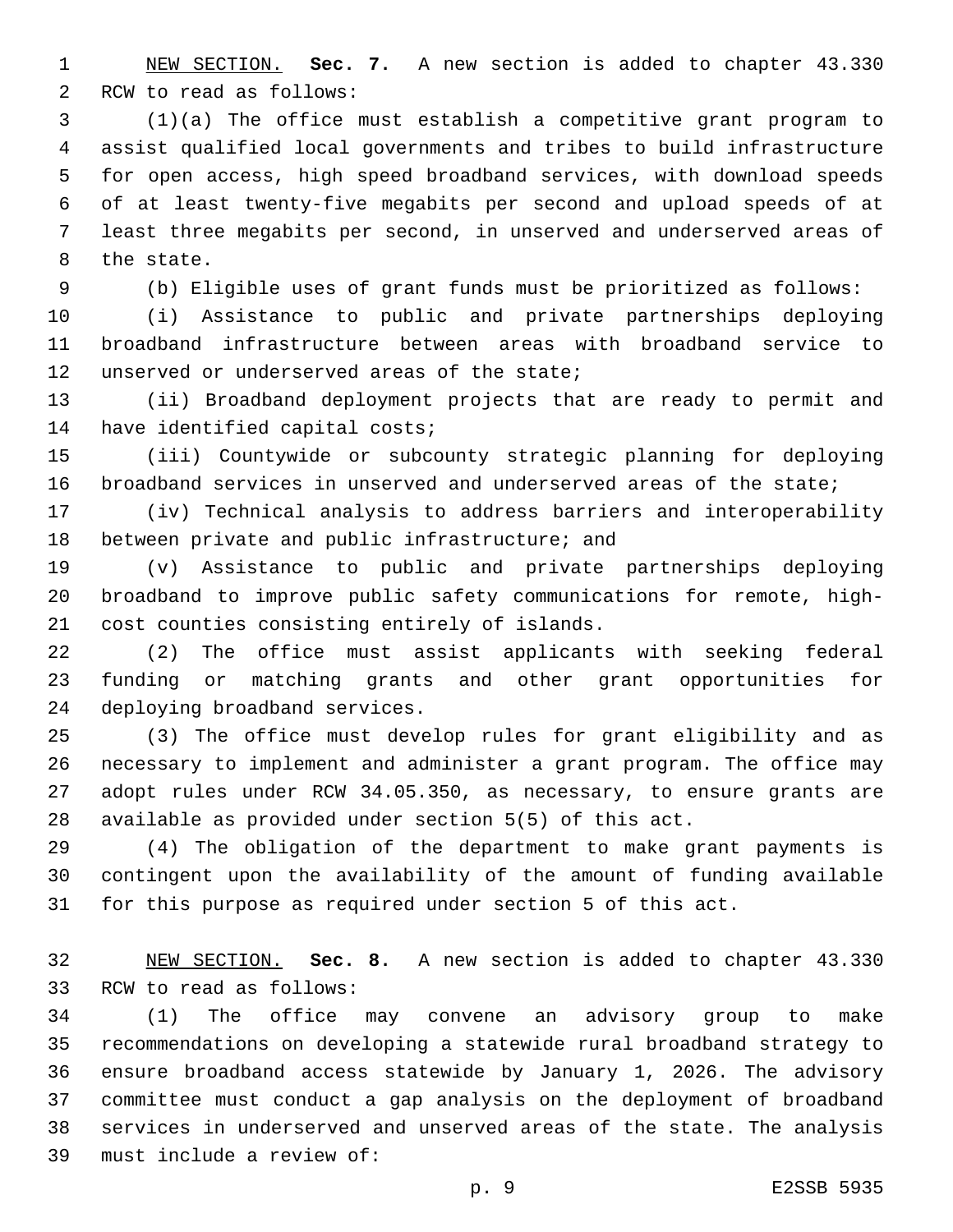(a) Deployment of broadband services and deployment strategies by public utility districts, port districts, public and private 3 partnerships, and private entities;

 (b) Economic development opportunities that could be realized 5 with access to broadband services; and

 (c) Broadband access availability in unserved and underserved 7 areas of the state.

 (2) The members of the advisory committee must include experts from the utilities and transportation commission, the office of the chief information officer, and the department of commerce. The office may invite, as necessary, subject matter experts to participate in 12 the advisory group.

 NEW SECTION. **Sec. 9.** A new section is added to chapter 82.32 14 RCW to read as follows:

(1) Beginning January 1, 2019, the department must:

 (a) Estimate the annual amount of taxes paid under chapter 82.04 RCW associated with federal funds received by telecommunications service providers for making broadband-capable infrastructure available to unserved or underserved areas of the state;

 (b) Instruct the state treasurer to deposit the estimated amounts in (a) of this subsection into the broadband access account created 22 in section 10 of this act.

 (2) Beginning December 1, 2018, and by December 1st each subsequent year, a person receiving federal funding for the purposes of making broadband-capable infrastructure available to underserved or unserved areas of the state must notify the department of the amount of federal funding received for this purpose.

 NEW SECTION. **Sec. 10.** A new section is added to chapter 43.330 29 RCW to read as follows:

 (1) The broadband access account is created in the state treasury. All receipts from sections 6 and 9 of this act must be deposited into the account. Moneys in the account may be spent only 33 after appropriation.

 (2) Expenditures from the account may be used only for the expansion of broadband access, including funding grants under section 36 7 of this act.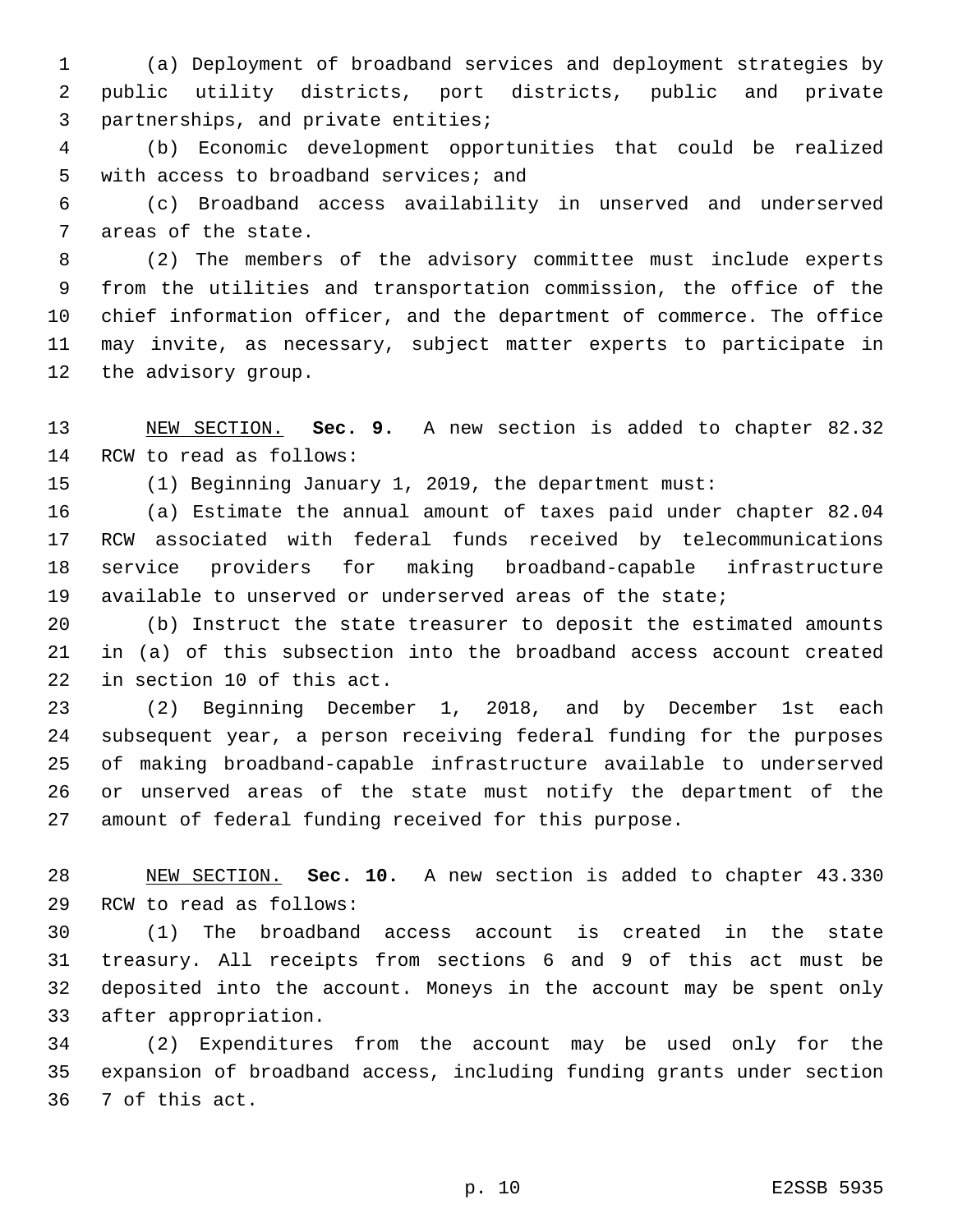**Sec. 11.** RCW 80.36.135 and 2008 c 181 s 414 are each amended to 2 read as follows:

(1) The legislature declares that:3

 (a) Changes in technology and the structure of the telecommunications industry may produce conditions under which traditional rate of return, rate base regulation of telecommunications companies may not in all cases provide the most efficient and effective means of achieving the public policy goals of this state as declared in RCW 80.36.300, this section, and RCW 80.36.145. The commission should be authorized to employ an alternative form of regulation if that alternative is better suited 12 to achieving those policy goals.

 (b) Because of the great diversity in the scope and type of services provided by telecommunications companies, alternative regulatory arrangements that meet the varying circumstances of different companies and their ratepayers may be desirable.

 (c) Increasing competition from private and public telecommunications providers may require the modification of obligations arising under RCW 80.36.090 in certain markets.

 (2) Subject to the conditions set forth in this chapter and RCW 80.04.130, the commission may regulate telecommunications companies subject to traditional rate of return, rate base regulation by authorizing an alternative form of regulation. The commission may determine the manner and extent of any alternative forms of regulation as may in the public interest be appropriate. In addition to the public policy goals declared in RCW 80.36.300, the commission shall consider, in determining the appropriateness of any proposed 28 alternative form of regulation, whether it will:

 (a) Facilitate the broad deployment of technological improvements and advanced telecommunications services to underserved areas or 31 underserved customer classes;

(b) Improve the efficiency of the regulatory process;

 (c) Preserve or enhance the development of effective competition and protect against the exercise of market power during its 35 development;

 (d) Preserve or enhance service quality and protect against the degradation of the quality or availability of efficient 38 telecommunications services;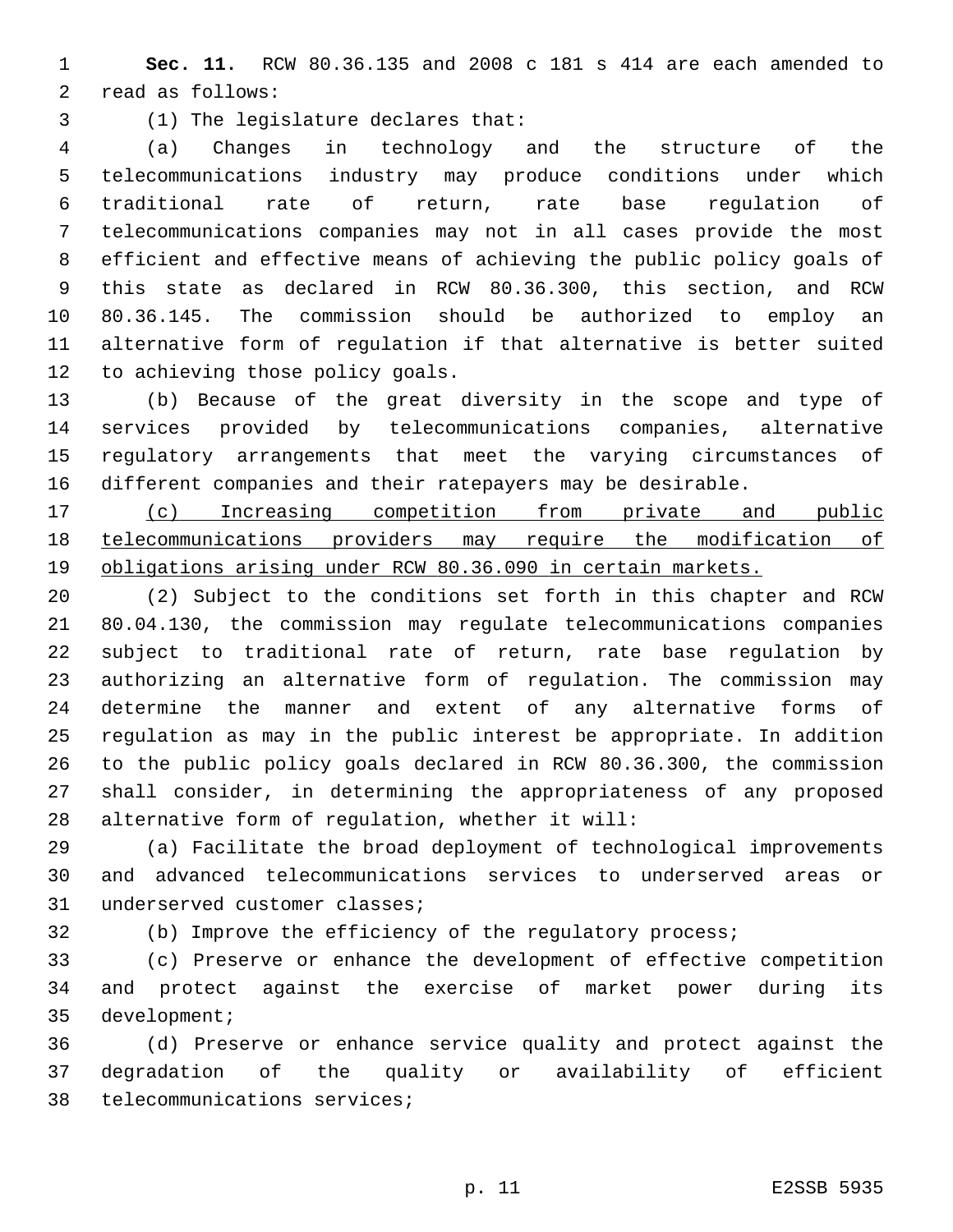(e) Provide for rates and charges that are fair, just, reasonable, sufficient, and not unduly discriminatory or 3 preferential; and

 (f) Not unduly or unreasonably prejudice or disadvantage any 5 particular customer class.

 (3) A telecommunications company or companies subject to traditional rate of return, rate base regulation may petition the commission to establish an alternative form of regulation. The company or companies shall submit with the petition a plan for an alternative form of regulation. The plan shall contain a proposal for transition to the alternative form of regulation and the proposed duration of the plan. The plan must also contain a proposal for ensuring adequate carrier-to-carrier service quality, including service quality standards or performance measures for interconnection, and appropriate enforcement or remedial provisions in the event the company fails to meet service quality standards or performance measures. The commission also may initiate consideration of alternative forms of regulation for a company or companies on its own motion. The commission, after notice and hearing, shall issue an order accepting, modifying, or rejecting the plan within nine months after the petition or motion is filed, unless extended by the commission for good cause. The commission shall order implementation of the alternative plan of regulation unless it finds that, on balance, an alternative plan as proposed or modified fails to meet the considerations stated in subsection (2) of this section.

 (4) Not later than sixty days from the entry of the commission's order, the company or companies affected by the order may file with the commission an election not to proceed with the alternative form 29 of regulation as authorized by the commission.

 (5) The commission may waive such regulatory requirements under Title 80 RCW for a telecommunications company subject to an alternative form of regulation as may be appropriate to facilitate the implementation of this section. However, the commission may not waive any grant of legal rights to any person contained in this chapter and chapter 80.04 RCW. The commission may waive different regulatory requirements for different companies or services if such 37 different treatment is in the public interest.

 (6) Upon petition by the company, and after notice and hearing, the commission may rescind or modify an alternative form of regulation in the manner requested by the company.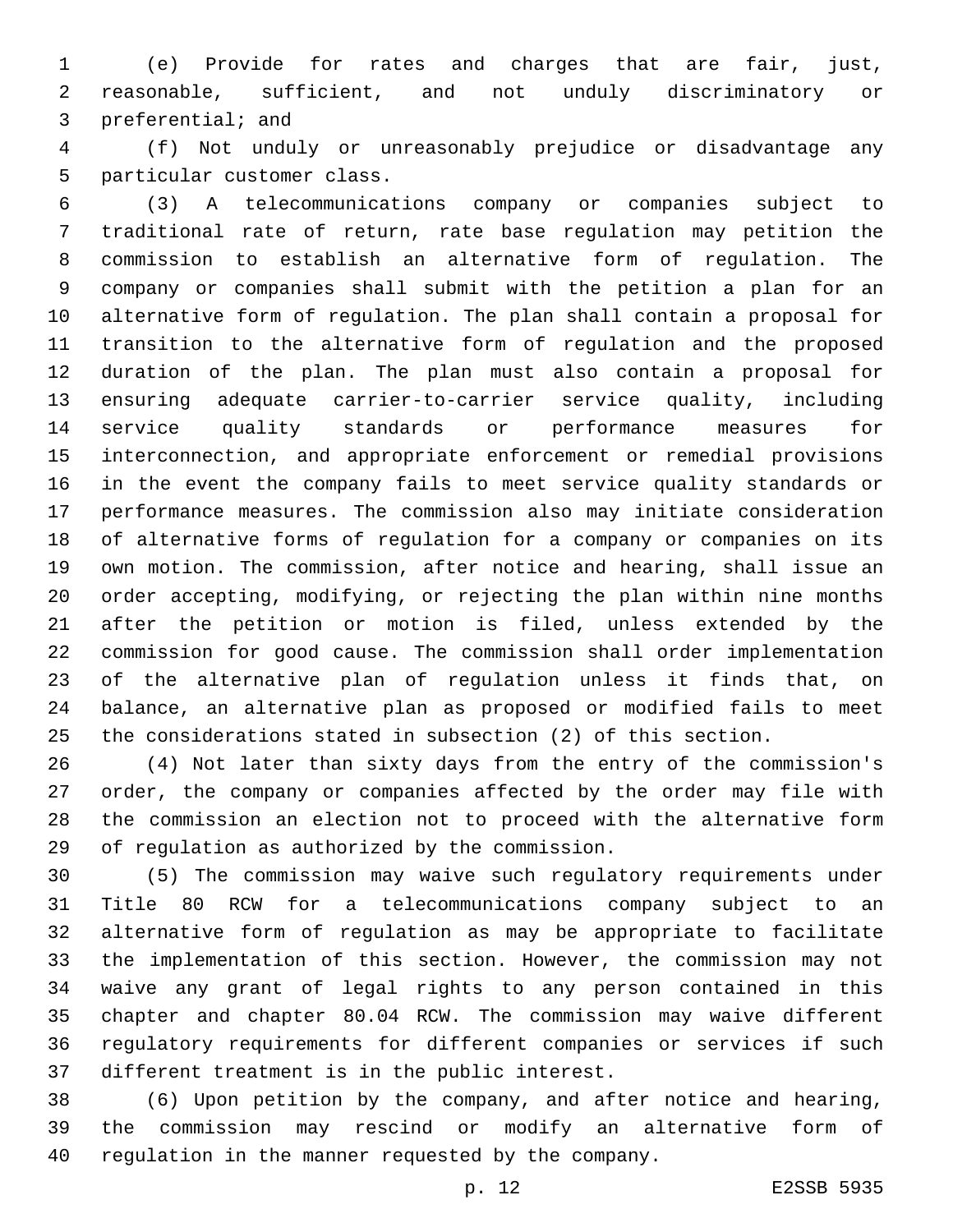(7) The commission or any person may file a complaint under RCW 80.04.110 alleging that a telecommunications company under an alternative form of regulation has not complied with the terms and conditions set forth in the alternative form of regulation. The complainant shall bear the burden of proving the allegations in the complaint.6

 (8) During a state of emergency declared under RCW 43.06.010(12), the governor may waive or suspend the operation or enforcement of this section or any portion of this section or under any administrative rule, and issue any orders to facilitate the operation of state or local government or to promote and secure the safety and 12 protection of the civilian population.

 **Sec. 12.** RCW 80.36.630 and 2013 2nd sp.s. c 8 s 202 are each 14 amended to read as follows:

 (1) The definitions in this section apply throughout this section and RCW 80.36.650 through 80.36.690 and 80.36.610 unless the context 17 clearly requires otherwise.

 (a) "Basic residential service" means those services set out in 47 C.F.R. Sec. 54.101(a) (2011), as it existed on the effective date 20 of this section, and mandatory extended area service approved by the 21 commission.

 (b) "Basic telecommunications services" means the following 23 services:

- 24 (i) Single-party service;
- (ii) Voice grade access to the public switched network;
- 26 (iii) Support for local usage;
- (iv) Dual tone multifrequency signaling (touch-tone);
- (v) Access to emergency services (911);
- 29 (vi) Access to operator services;
- 30 (vii) Access to interexchange services;
- 31 (viii) Access to directory assistance; and
- 32 (ix) Toll limitation services.

 (c) "Broadband service" means communications that provide consumers advanced access to high quality voice, data, graphics, and video offerings.

 (d) "Communications provider" means a provider of communications services that assigns a working telephone number to a final consumer for intrastate wireline or wireless communications services or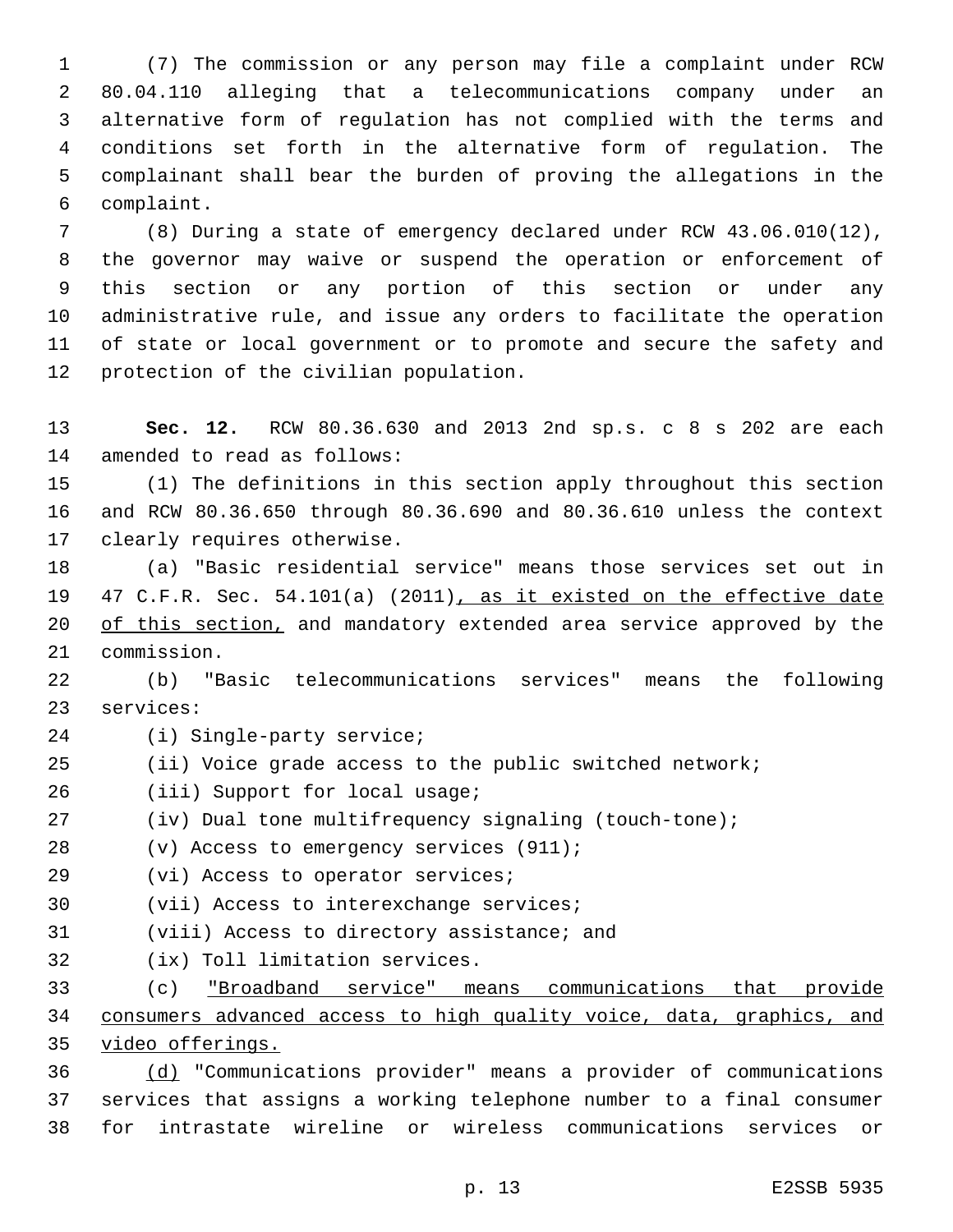1 interconnected voice over internet protocol service, and includes 2 local exchange carriers.

 $3$  ( $(\overline{d})$ ) <u>(e)</u> "Communications services" includes telecommunications 4 services and information services and any combination thereof.

5 ( $(\left\langle e \right\rangle)$ ) (f) "Incumbent local exchange carrier" has the same meaning as set forth in 47 U.S.C. Sec. 251(h).6

7 ( $(\{\pm\})$ ) (q) "Incumbent public network" means the network 8 established by incumbent local exchange carriers for the delivery of 9 communications services to customers that is used by communications 10 providers for origination or termination of communications services 11 by or to customers.

12 (((g)) (h) "Interconnected voice over internet protocol service" 13 means an interconnected voice over internet protocol service that: 14  $((a)$   $\{i\})$   $(i)$  Enables real-time, two-way voice communications; 15 ( $(\overline{(b)} + \overline{(\overline{ii})})$ ) (ii) requires a broadband connection from the user's 16 location; (((e) [(iii)])) (iii) requires internet protocol-compatible 17 customer premises equipment; and  $((\overline{d}) - (\overline{i}v)+))$  (iv) permits users 18 generally to receive calls that originate on the public network and 19 to terminate calls to the public network.

20  $((+h))$  (i) "Program" means the state universal communications 21 services program created in RCW 80.36.650.

22  $((\overrightarrow{i}))$  (j) "Telecommunications" has the same meaning as defined 23 in 47 U.S.C. Sec. 153(43).

 $24$  ( $(\frac{+}{3})$ )  $(k)$  "Telecommunications act of 1996" means the 25 telecommunications act of 1996 (P.L. 104-104, 110 Stat. 56).

 $((+k))$   $(1)$  "Working telephone number" means a north American numbering plan telephone number, or successor dialing protocol, that is developed for use in placing calls to or from the public network, 29 that enables a consumer to make or receive calls.

30 (2) This section expires July 1, ((2020)) 2025.

31 **Sec. 13.** RCW 80.36.650 and 2016 c 145 s 1 are each amended to 32 read as follows:

 (1) A state universal communications services program is established. The program is established to protect public safety and welfare under the authority of the state to regulate telecommunications under Article XII, section 19 of the state Constitution. The purpose of the program is to support continued provision of basic telecommunications services under rates, terms, and conditions established by the commission during the time over

p. 14 E2SSB 5935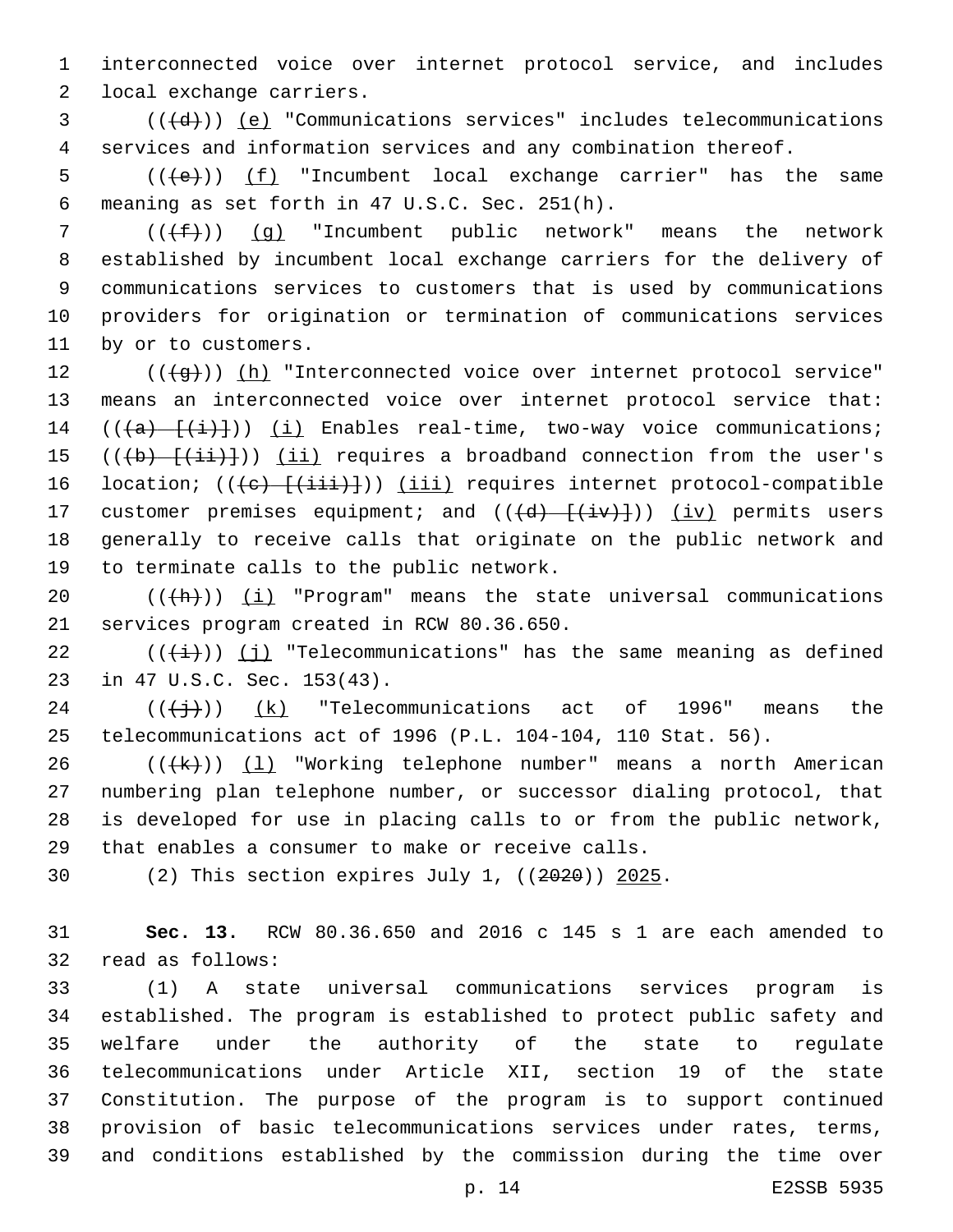which incumbent communications providers in the state are adapting to changes in federal universal service fund and intercarrier 3 compensation support.

 (2) Under the program, eligible communications providers may receive distributions from the universal communications services account created in RCW 80.36.690 in exchange for the affirmative agreement to provide continued services under the rates, terms, and conditions established by the commission under this chapter for the period covered by the distribution. The commission must implement and administer the program under terms and conditions established in RCW 80.36.630 through 80.36.690. Expenditures for the program may not exceed five million dollars per fiscal year; provided, however, that if less than five million dollars is expended in any fiscal year, the unexpended portion must be carried over to subsequent fiscal years and, unless fully expended, must be available for program expenditures in such subsequent fiscal years in addition to the five million dollars allotted for each of those subsequent fiscal years.

 (3) A communications provider is eligible to receive 19 distributions from the account if:

20 (a)(i) The communications provider is:  $((\frac{1}{1}))(A)$  An incumbent local exchange carrier serving fewer than forty thousand access lines 22 in the state; or  $((+i+))$  (B) a radio communications service company providing wireless two-way voice communications service to less than the equivalent of forty thousand access lines in the state. For purposes of determining the access line threshold in this subsection, the access lines or equivalents of all affiliates must be counted as a single threshold, if the lines or equivalents are located in 28 Washington;

 (( $\left(\frac{1}{10}\right)$ ) (ii) The customers of the communications provider are at risk of rate instability or service interruptions or cessations absent a distribution to the provider that will allow the provider to 32 maintain rates reasonably close to the ((benehmark)) criteria; and

 $((+e))$  (iii) The communications provider meets any other requirements established by the commission pertaining to the provision of communications services, including basic 36 telecommunications services; or

 (b) The provider demonstrates to the commission that the provider is able to provide the same or comparable services at the same or similar service quality standards at a lower price.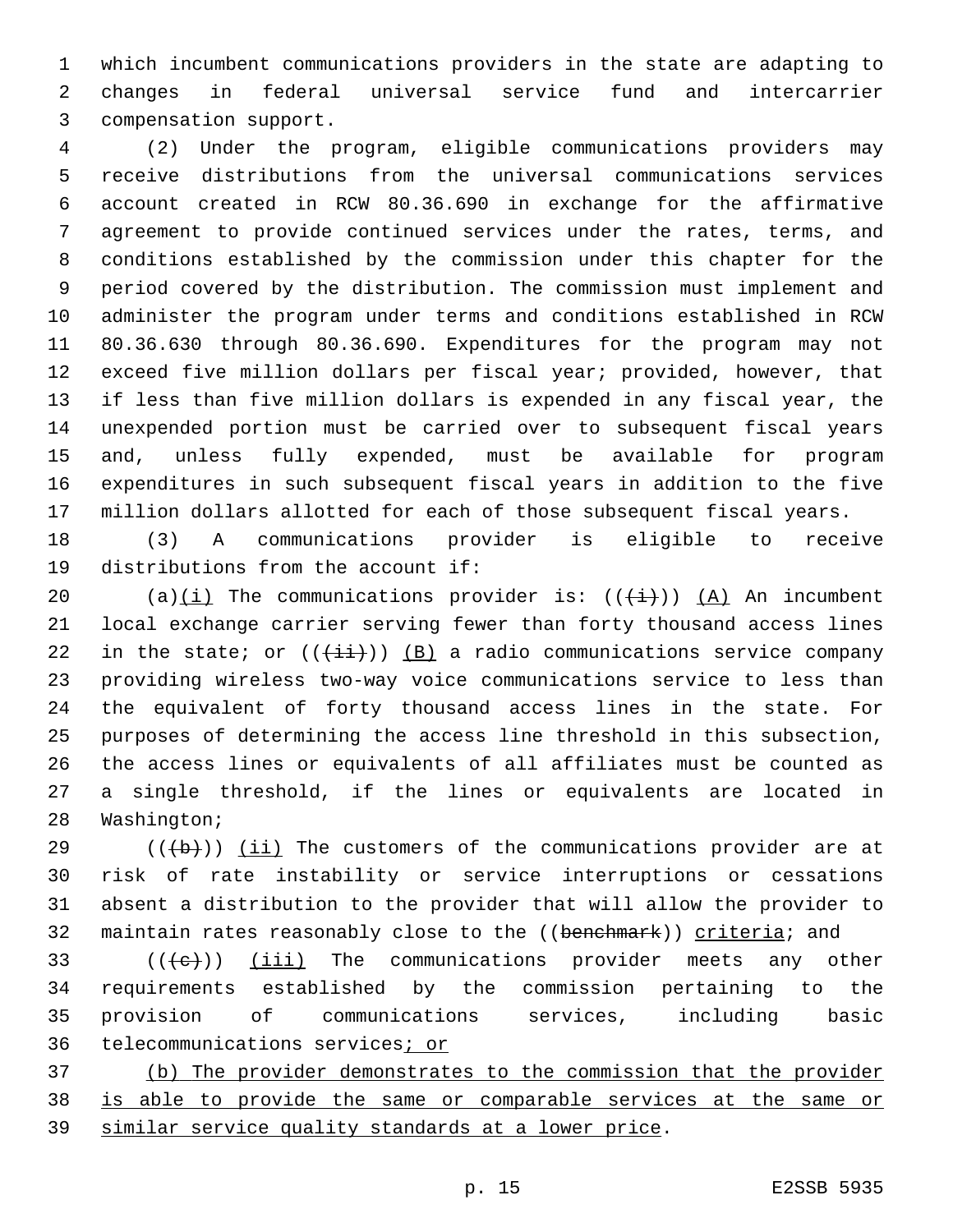(4)(a) Distributions to eligible communications providers are 2 based on ((a benchmark)) criteria established by the commission. ((The benchmark is the rate the commission determines to be a reasonable amount customers should pay for basic residential service provided over the incumbent public network. However, if an incumbent local exchange carrier is charging rates above the benchmark for the basic residential service, that provider may not seek distributions 8 from the fund for the purpose of reducing those rates to the 9 benchmark.))

 (b) To receive a distribution under the program, an eligible communications provider must affirmatively consent to continue providing communications services to its customers under rates, terms, and conditions established by the commission pursuant to this chapter for the period covered by the distribution.

 (5) The program is funded from amounts deposited by the legislature in the universal communications services account established in RCW 80.36.690. The commission must operate the program within amounts appropriated for this purpose and deposited in the 19 account.

 (6) The commission must periodically review the accounts and records of any communications provider that receives distributions under the program to ensure compliance with the program and monitor 23 the providers' use of the funds.

 (7) The commission must establish an advisory board, consisting of a reasonable balance of representatives from different types of stakeholders, including but not limited to communications providers and consumers, to advise the commission on any rules and policies 28 governing the operation of the program.

29 (8) The program terminates on June 30, ((2019)) 2024, and no 30 distributions may be made after that date.

(9) This section expires July 1, ((2020)) 2025.

 **Sec. 14.** RCW 80.36.690 and 2013 2nd sp.s. c 8 s 208 are each 33 amended to read as follows:

 (1) The universal communications services account is created in the custody of the state treasurer. Revenues to the account consist of moneys deposited in the account by the legislature and any penalties or other recoveries received pursuant to RCW 80.36.670. Expenditures from the account may be used only for the purposes of the universal communications services program established in RCW

p. 16 E2SSB 5935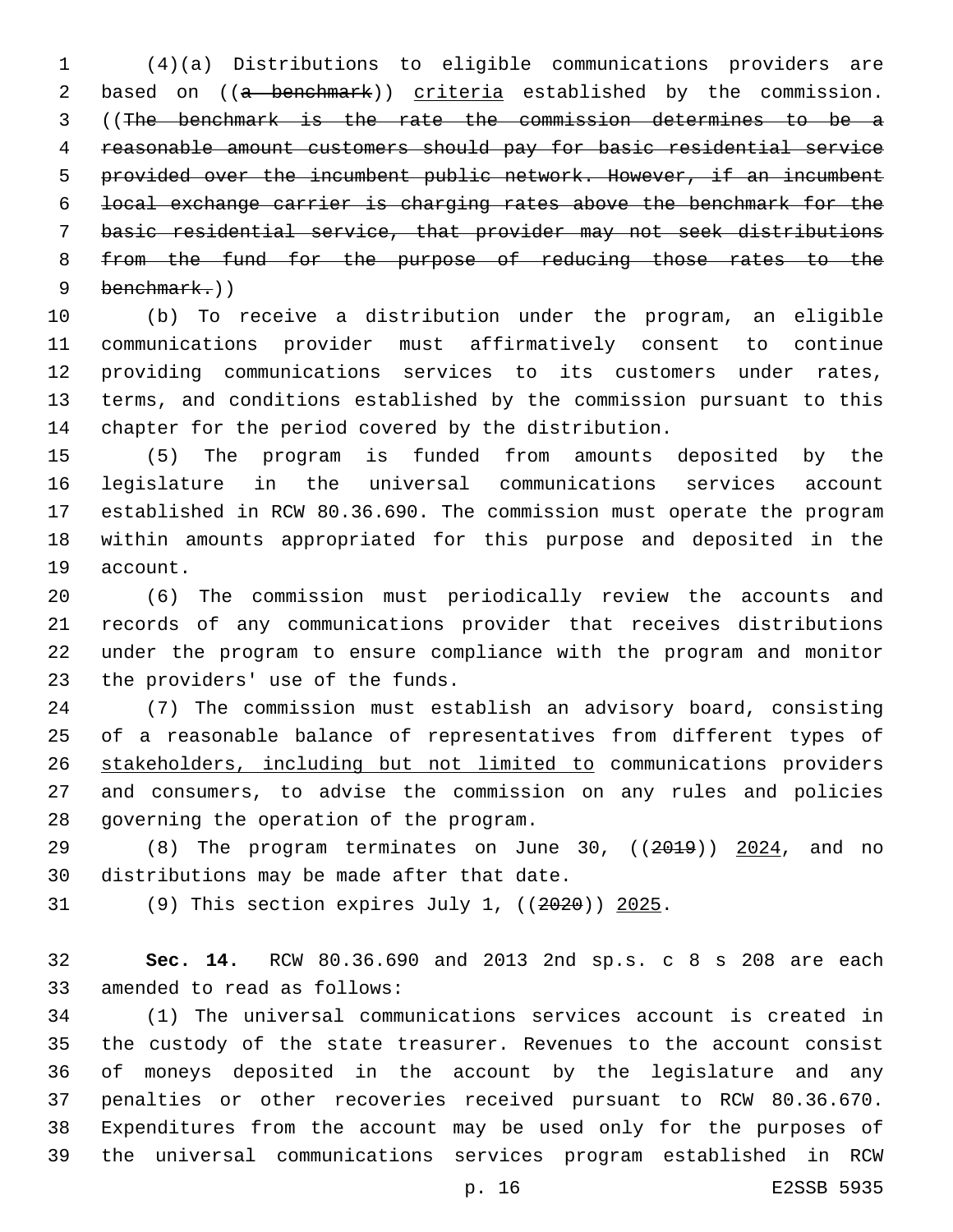80.36.650 and commission expenses related to implementation and administration of the provisions of RCW 80.36.620 through 80.36.690, and section 212, chapter 8, Laws of 2013 2nd sp. sess. Only the secretary of the commission or the secretary's designee may authorize expenditures from the account. The account is subject to allotment procedures under chapter 43.88 RCW, but an appropriation is not 7 required for expenditures.

(2) This section expires July 1, ((2020)) 2025.

 **Sec. 15.** 2013 2nd sp.s. c 8 s 212 (uncodified) is amended to 10 read as follows:

 By December 1, ((2017)) 2024, and in compliance with RCW 43.01.036, the Washington utilities and transportation commission must report to the appropriate committees of the legislature, on the following: (1) Whether funding levels for each small telecommunications company have been adequate to maintain reliable universal service; (2) the future impacts on small telecommunications companies from the elimination of funding under this act; (3) the impacts on customer rates from the current level of funding and the future impacts when the funding terminates under this act; and (4) the impacts on line and service delivery investments when the funding is terminated under this act. The report must also include an analysis of the need for future program funding and recommendations on potential funding mechanisms to improve availability of communications services, including broadband service, in unserved and underserved areas. Commission expenses related to conducting all analysis in preparation of this report must be expended from the universal communications services account.

 **Sec. 16.** RCW 80.36.660 and 2013 2nd sp.s. c 8 s 204 are each 29 amended to read as follows:

 (1) To implement the program, the commission must adopt rules for 31 the following purposes:

 (a) Operation of the program, including criteria for: Eligibility for distributions; use of the funds; identification of any reports or data that must be filed with the commission, including, but not limited to, how a communication provider used the distributed funds; 36 and the communications provider's infrastructure;

 (b) Operation of the universal communications services account 38 established in RCW 80.36.690;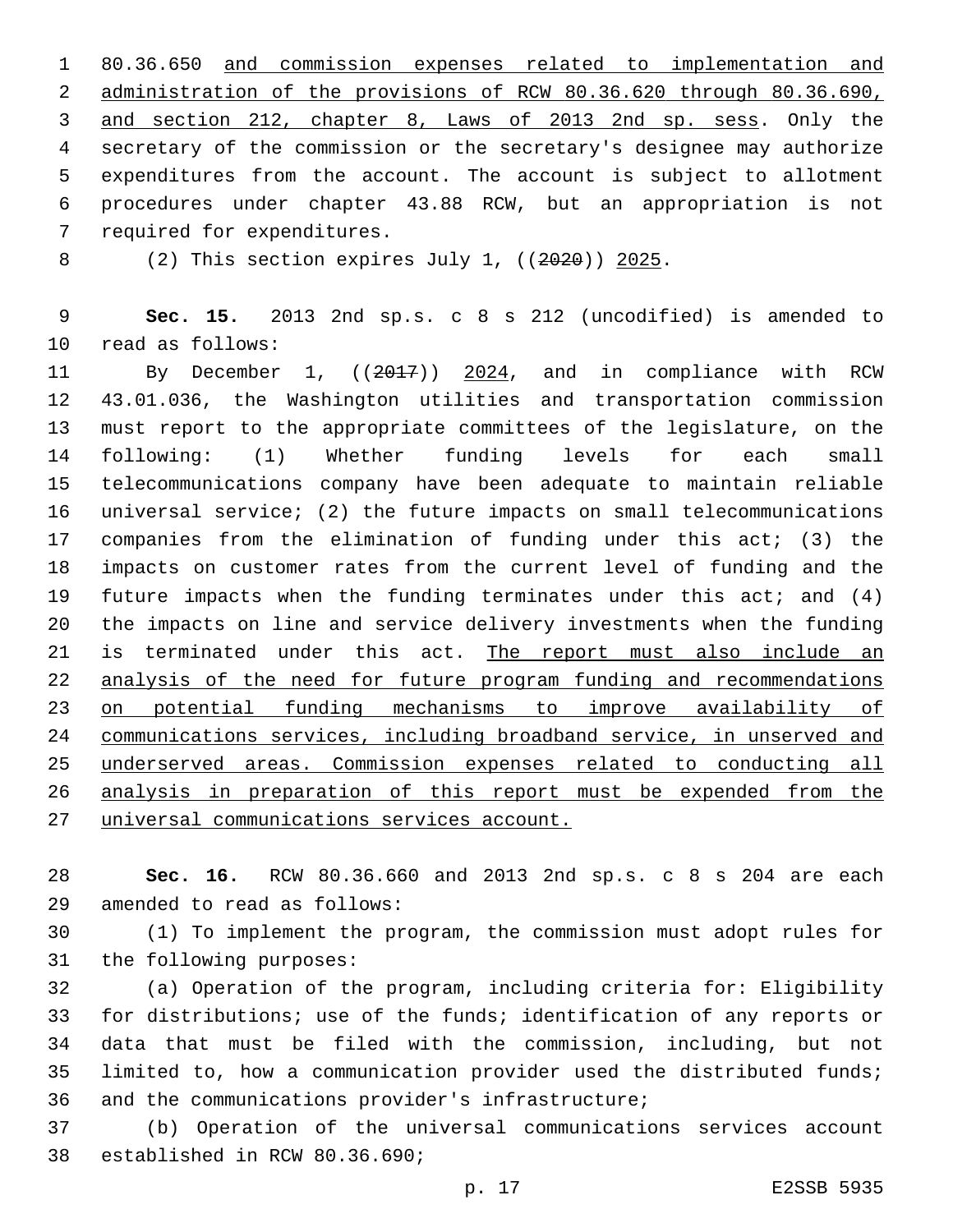(c) Establishment of the benchmark used to calculate 2 distributions; and

 (d) Readoption, amendment, or repeal of any existing rules adopted pursuant to RCW 80.36.610 and 80.36.620 as necessary to be consistent with RCW 80.36.630 through 80.36.690 and 80.36.610.

(2) This section expires July 1, ((2020)) 2025.

 **Sec. 17.** RCW 80.36.670 and 2013 2nd sp.s. c 8 s 205 are each 8 amended to read as follows:

 (1) In addition to any other penalties prescribed by law, the commission may impose penalties for failure to make or delays in making or filing any reports required by the commission for administration of the program. In addition, the commission may recover amounts determined to have been improperly distributed under RCW 80.36.650. For the purposes of this section, the provisions of RCW 80.04.380 through 80.04.405, inclusive, apply to all companies that receive support from the universal communications services 17 account created in RCW 80.36.690.

 (2) Any action taken under this section must be taken only after providing the affected communications provider with notice and an opportunity for a hearing, unless otherwise provided by law.

 (3) Any amounts recovered under this section must be deposited in the universal communications services account created in RCW 23 80.36.690.

(4) This section expires July 1, ((2020)) 2025.

 **Sec. 18.** RCW 80.36.680 and 2013 2nd sp.s. c 8 s 206 are each 26 amended to read as follows:

 (1) The commission may delegate to the commission secretary or other staff the authority to resolve disputes and make other administrative decisions necessary to the administration and supervision of the program consistent with the relevant statutes and 31 commission rules.

(2) This section expires July 1, ((2020)) 2025.

 **Sec. 19.** RCW 80.36.700 and 2013 2nd sp.s. c 8 s 211 are each 34 amended to read as follows:

 (1) The universal communications services program established in RCW 80.36.630 through 80.36.690 terminates on June 30, 2019.

(2) This section expires July 1, ((2020)) 2025.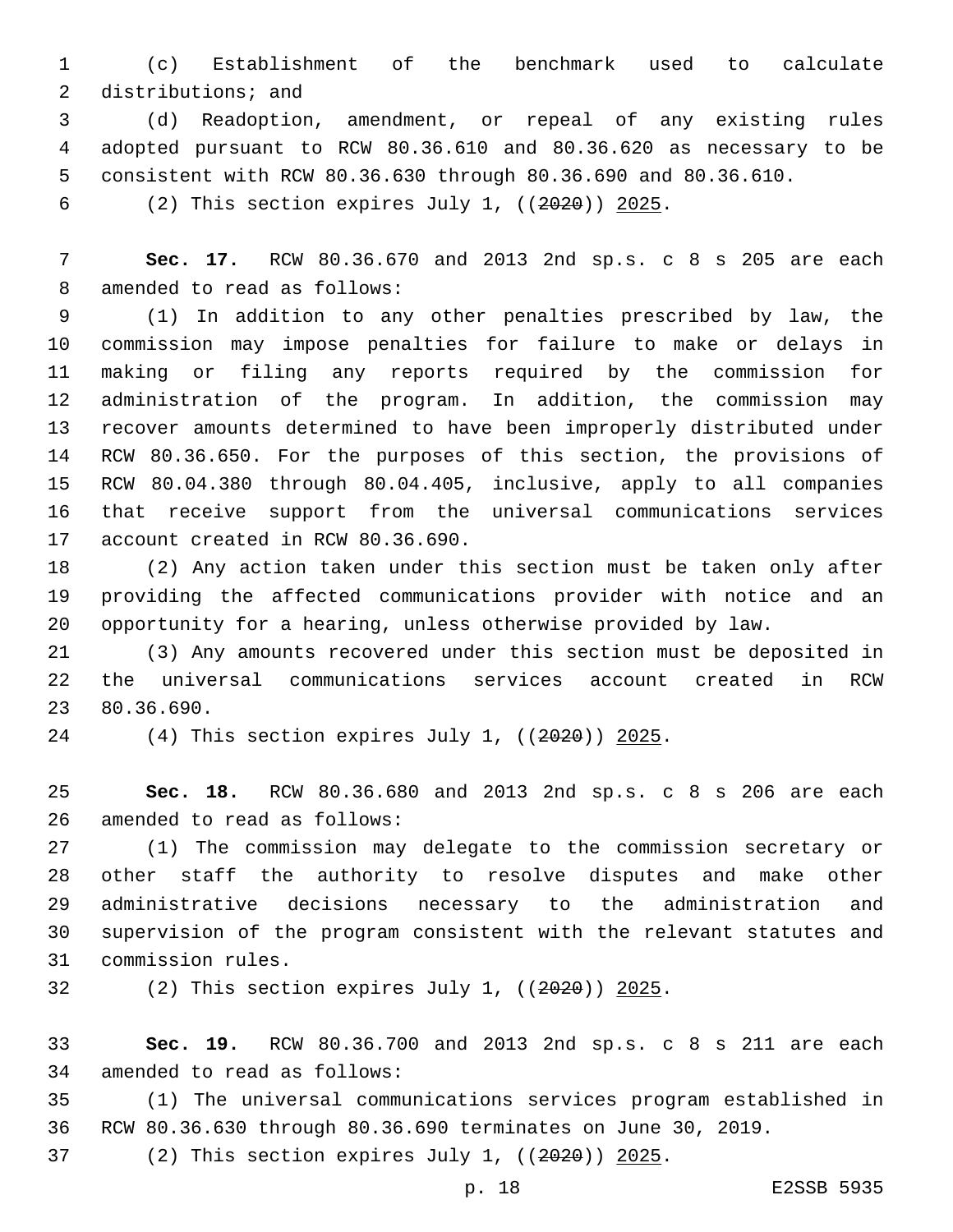NEW SECTION. **Sec. 20.** A new section is added to chapter 54.16 2 RCW to read as follows:

 (1) The definitions in this subsection apply throughout this section unless the context clearly requires otherwise.

 (a) "Broadband" means networks of deployed telecommunications equipment and technologies necessary to provide high-speed internet access and other advanced telecommunications services.

 (b) "Inadequate" means internet retail service that does not meet one hundred percent of the standards detailed in the service level 10 agreement.

 (c) "Partnership payment structure" means a group of or individual property owners who agree to pay a term payment structure for infrastructure improvements to their property.

 (d) "Petition" means a formal written request for retail internet service by property owners on the public utility district broadband 16 network.

 (e) "Service level agreement" means a standard agreement, adopted during an open public meeting, between the retail internet service provider and the public utility that describes the required percentage of broadband download and upload speed and system availability, customer service, and transmission time.

 (2) Any public utility district that, as of the effective date of this section, provides only water, sewer, and wholesale telecommunications services in a county with an area less than five hundred square miles and is located west of the Puget Sound may provide end-user internet services to end users on the public utility district's broadband network located within the public utility district boundaries only when the existing providers of end-user internet service on the public utility district's broadband network cease to provide end-user service or provide inadequate end-user service as determined in the manner prescribed by this section.

 (3) Upon receiving a petition meeting the requirements of subsection (4) of this section, a public utility district board of 34 commissioners may hold up to three meetings to:

 (a) Verify the signature or signatures of the property owners on 36 the petition and certify the petition;

 (b) Determine and submit findings that the retail internet service available to the petitioners served by the public utility district's broadband network is either nonexistent or inadequate as defined in the service level agreement adopted by the commissioners

p. 19 E2SSB 5935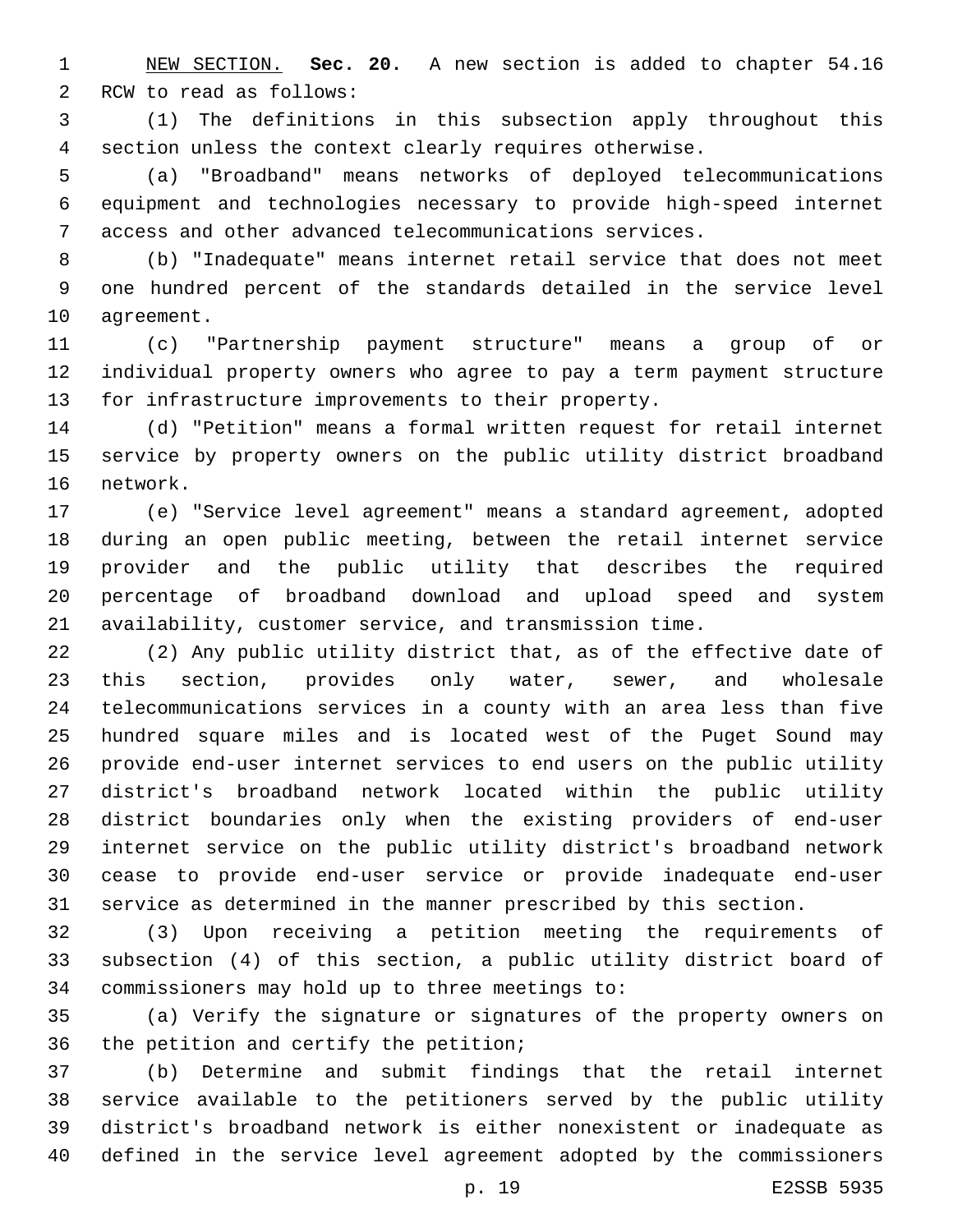for all existing internet service providers on the public utility 2 district's broadband network; and

 (c) By resolution, authorize the public utility district to provide retail internet service to end users on the public utility 5 district's broadband network.

 (4) A petition meets the requirements of subsection (3) of this section if it is delivered to a public utility district board of commissioners, declares that the signatories on the public utility district's broadband network have no or inadequate retail internet service providers, requests the public utility district to provide the retail internet service, and is signed by one of the following:

 (a) A majority of a group, including homeowners' associations, of any geographical area within the public utility district, who have developed a partnership payment structure to finance broadband 15 deployment with the public utility district; or

 (b) Any individual who has developed a partnership payment structure to finance broadband deployment with the public utility 18 district.

 (5) For the purposes of this section, the adequacy of retail internet service is determined by measuring retail internet service to end users on the public utility district's broadband network and comparing it with service standards in the public utility district service level agreement used for all public utility district network providers. Measurement of the existing retail internet service provider's service must be quantified by measuring the service with speed and capacity devices and software. Additionally, a retail internet service provider may submit its own assessment of its service level for consideration by the commission within thirty days of the first meeting conducted under subsection (3) of this section.

 (6) The commissioners of a public utility district may by resolution authorize the public utility district to provide or contract for provision of internet services to end users on the public utility district's broadband network when it is determined that no service or inadequate service exists for the individual or petitioners identified in subsection (4) of this section.

 (7)(a) Except as provided in subsection (8) of this section, in case of failure to reach an agreement on the adequacy of retail internet service, the commissioners must request an appointment of an administrative law judge under Title 34 RCW to hear the dispute.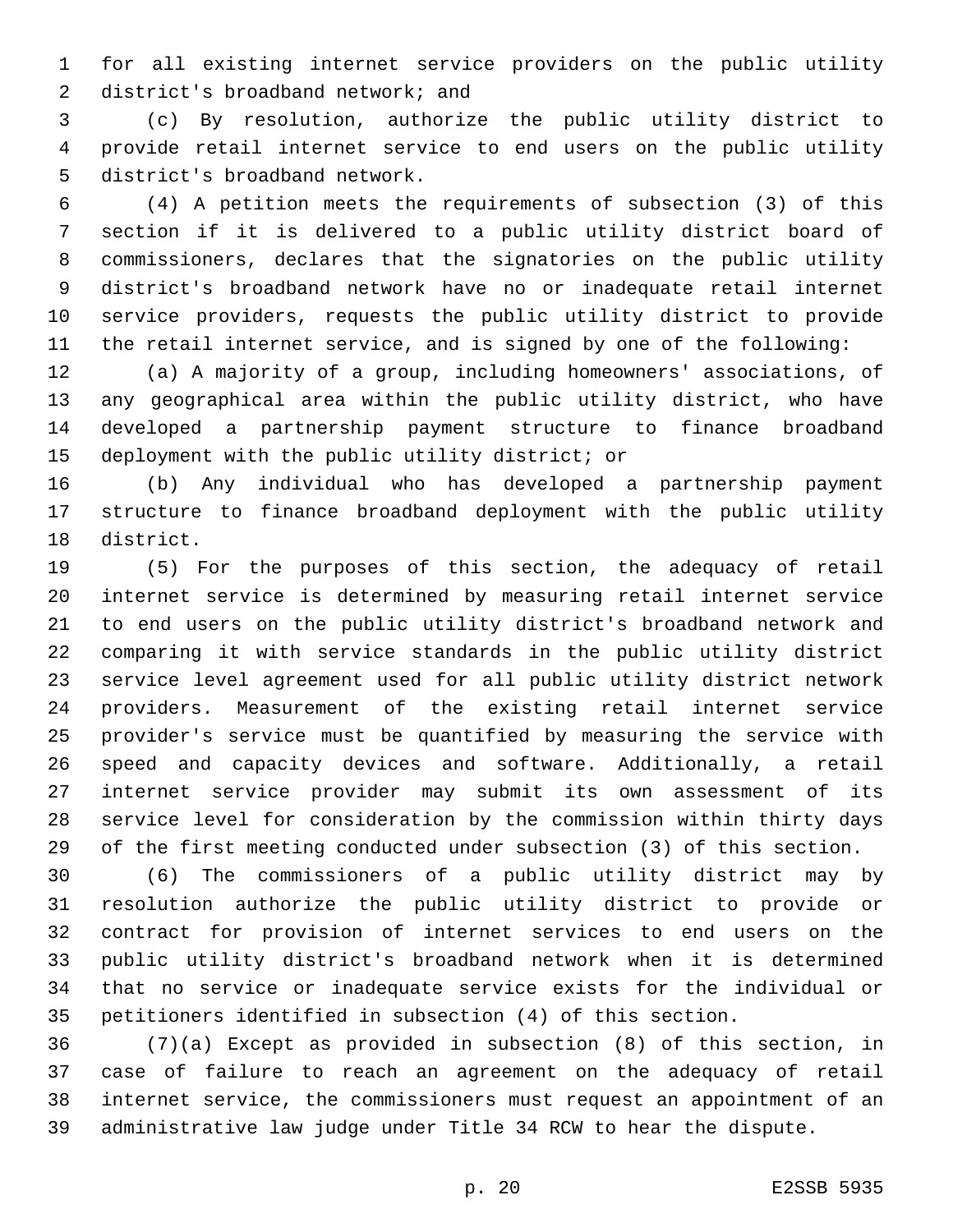(b) The commissioners must provide a written notice, together with a copy of the dispute, and may require the disputing parties to attend a hearing before the administrative law judge, at a time and 4 place to be specified in the written notice.

 (c) The place of any such hearing may be the office of the commissioners or another place designated by the commissioners. The disputed information must be presented at the hearing.

 (d) Upon review and consideration of all of the evidence, the administrative law judge must determine if the retail internet service is inadequate or nonexistent as defined in this section. Upon making a determination, the administrative law judge must state findings of fact and must issue and file a determination with the 13 commissioners.

 (8) If a provider of end-user service is a company regulated by the utilities and transportation commission, the company may choose to have the commission resolve disputes concerning the service level agreement under the process established in RCW 54.16.340. For the purposes of this subsection, "company" includes subsidiaries or 19 affiliates.

 (9) Any public utility district providing cable television service under this section must secure a cable television franchise, pay franchise fees, and any applicable taxes to the local cable 23 franchise authority as required by federal law.

 (10) Except as provided in subsection (8) of this section, nothing in this section may be construed or is intended to confer upon the utilities and transportation commission any authority to exercise jurisdiction over locally regulated utilities.

 (11) All rates for retail internet services offered by a public utility district under this section must be fair and nondiscriminatory, except the public utility district may set tiers of service charges based on service demands of the end user, 32 including commercial and residential rates.

 NEW SECTION. **Sec. 21.** A new section is added to chapter 34.12 34 RCW to read as follows:

 When requested by the public utility district commissioners, the chief administrative law judge shall assign an administrative law judge to conduct proceedings under section 20 of this act.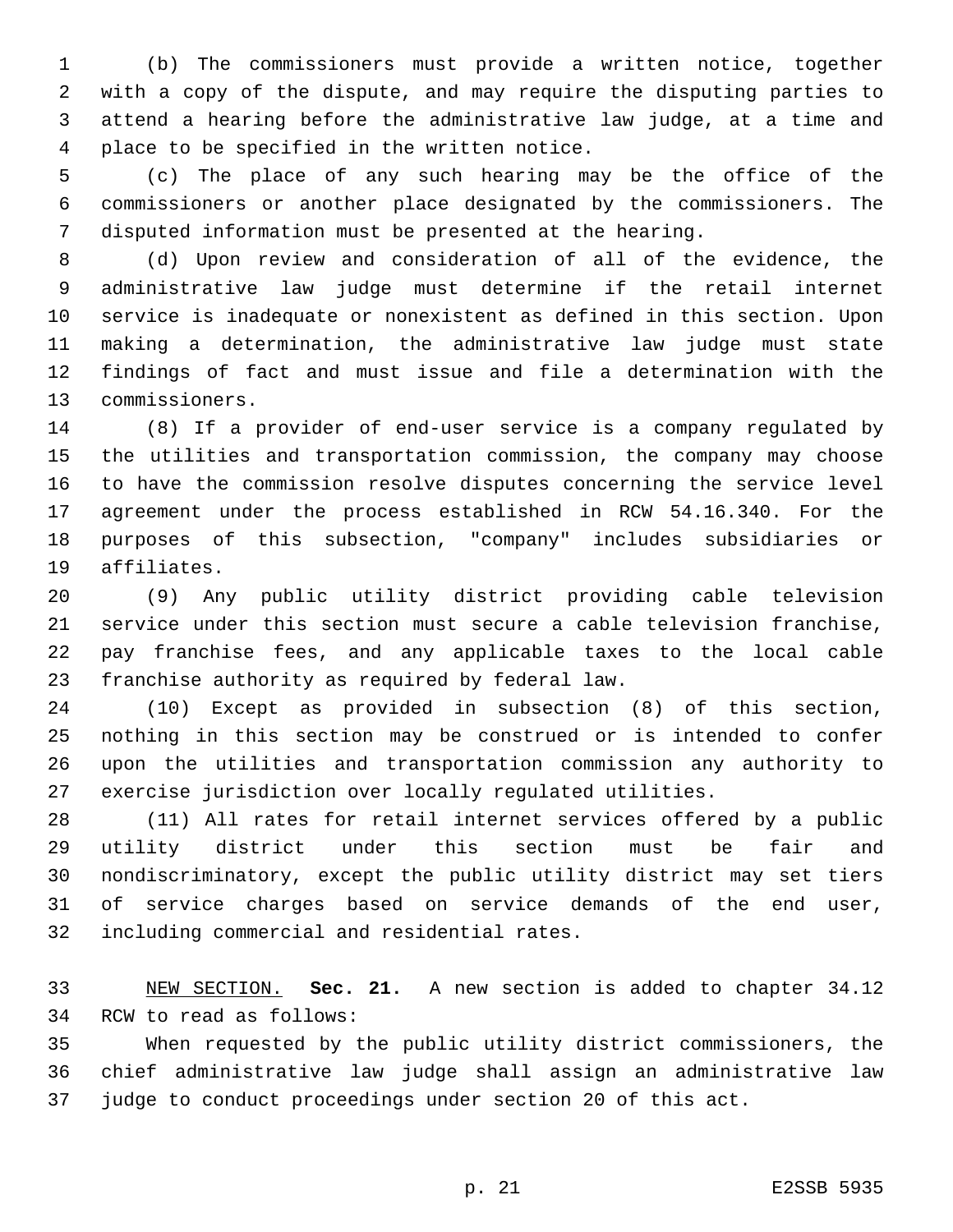**Sec. 22.** RCW 53.08.370 and 2000 c 81 s 7 are each amended to 2 read as follows:

 (1) A rural port district in existence on June 8, 2000, a port district located in a county that borders a foreign nation, and a port district located in a county that borders the Columbia river that has completed feasibility studies for a wholesale telecommunications network, may construct, purchase, acquire, develop, finance, lease, license, handle, provide, add to, contract for, interconnect, alter, improve, repair, operate, and maintain any telecommunications facilities within or without the district's limits 11 for the following purposes:

12 (a) For the district's own use; and

 (b) For the provision of wholesale telecommunications services 14 within or without the district's limits. Nothing in this subsection 15 shall be construed to authorize ((rural)) eligible port districts to 16 provide telecommunications services to end users.

17 (2) ((A rural)) Except as provided in subsection (7) of this section, port districts providing wholesale telecommunications services under this section shall ensure that rates, terms, and conditions for such services are not unduly or unreasonably discriminatory or preferential. Rates, terms, and conditions are 22 discriminatory or preferential when a ((<del>rural</del>)) port district offering such rates, terms, and conditions to an entity for wholesale telecommunications services does not offer substantially similar rates, terms, and conditions to all other entities seeking 26 substantially similar services.

27 (3) When a ((rural)) port district establishes a separate utility function for the provision of wholesale telecommunications services under this section, it shall account for any and all revenues and expenditures related to its wholesale telecommunications facilities and services separately from revenues and expenditures related to its internal telecommunications operations. Any revenues received from the provision of wholesale telecommunications services must be dedicated to the utility function that includes the provision of wholesale telecommunications services for costs incurred to build and maintain the telecommunications facilities until such time as any bonds or other financing instruments executed after June 8, 2000, and used to finance the telecommunications facilities are discharged or 39 retired.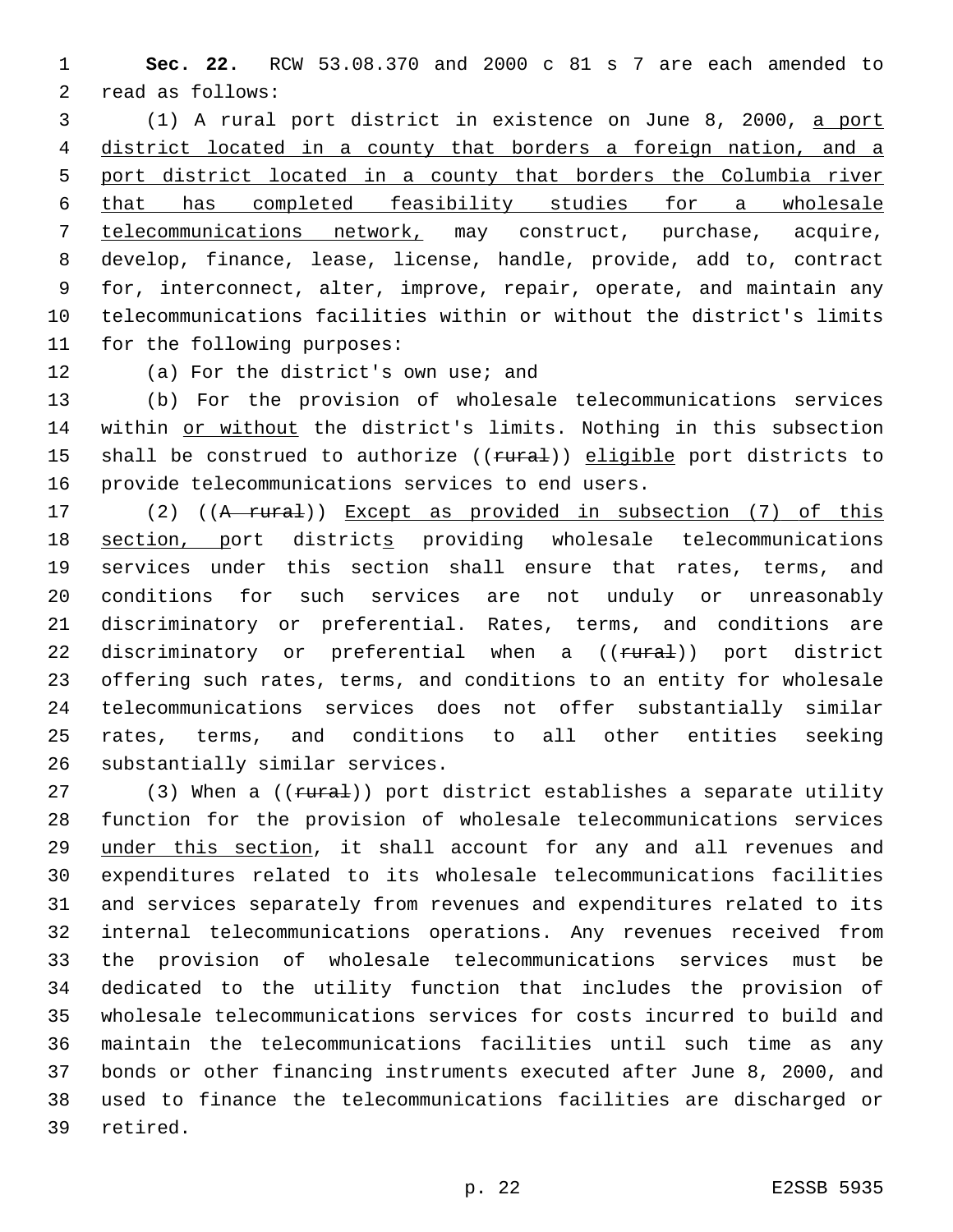1 (4) When a ((rural)) port district establishes a separate utility function for the provision of wholesale telecommunications services under this section, all telecommunications services rendered by the separate function to the district for the district's internal telecommunications needs shall be charged at its true and full value. A ((rural)) port district may not charge its nontelecommunications operations rates that are preferential or discriminatory compared to those it charges entities purchasing wholesale telecommunications 9 services.

10 (5) A ((rural)) port district under this section shall not exercise powers of eminent domain to acquire telecommunications facilities or contractual rights held by any other person or entity 13 to telecommunications facilities.

14 (6) Except as otherwise specifically provided, a ((rural)) port district may exercise any of the powers granted to it under this title and other applicable laws in carrying out the powers authorized under this section. Nothing in chapter 81, Laws of 2000 limits any existing authority of a rural port district under this title.

 (7) A port district under this section may select a telecommunications company to operate all or a portion of the port district's telecommunications facilities. The company may be the exclusive provider of telecommunications services to end users under 23 terms specified in the contract with the port district. For purposes 24 of this section, "telecommunications company" means any for-profit entity owned by investors that sells telecommunications services to end users. Nothing in this subsection (7) is intended to limit or otherwise restrict any other authority provided by law.

 **Sec. 23.** RCW 53.08.380 and 2000 c 81 s 9 are each amended to read as follows:29

 (1) A person or entity that has requested wholesale 31 telecommunications services from a rural port district or port district as identified in RCW 53.08.370(1) may petition the commission under the procedures set forth in RCW 80.04.110 (1) through (3) if it believes the district's rates, terms, and conditions are unduly or unreasonably discriminatory or preferential, except as provided in RCW 53.08.370. The person or entity shall provide the district notice of its intent to petition the commission and an opportunity to review within thirty days the rates, terms, and conditions as applied to it prior to submitting its petition. In

p. 23 E2SSB 5935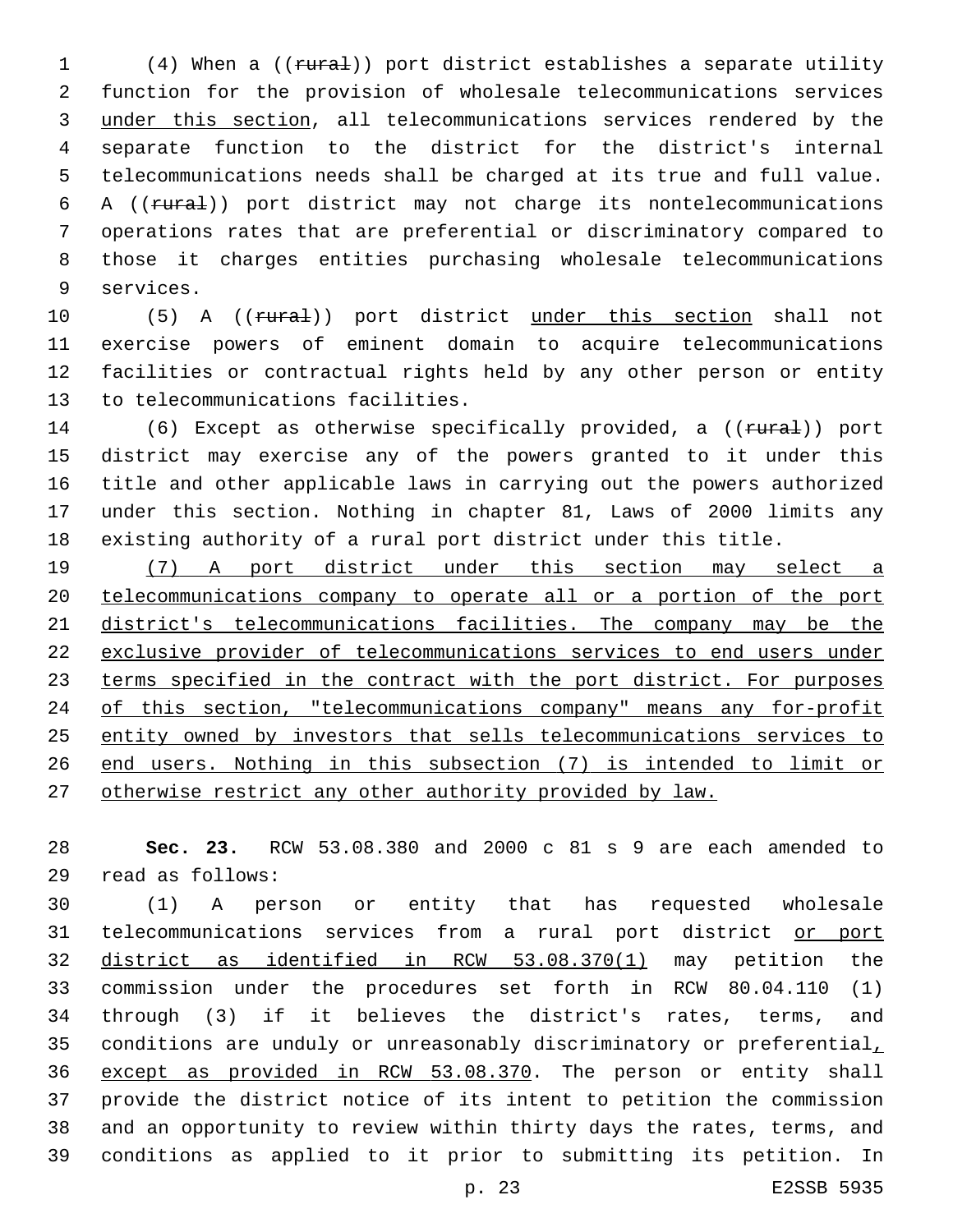determining whether a district is providing discriminatory or preferential rates, terms, and conditions, the commission may consider such matters as service quality, technical feasibility of connection points on the district's telecommunications facilities, time of response to service requests, system capacity, and other matters reasonably related to the provision of wholesale telecommunications services. If the commission, after notice and hearing, determines that a rural port district's rates, terms, and conditions are unduly or unreasonably discriminatory or preferential, it shall issue a final order finding noncompliance with this section and setting forth the specific areas of apparent noncompliance. An order imposed under this section shall be enforceable in any court of 13 competent jurisdiction.

14 (2) The commission may order a rural port district or port district as identified in RCW 53.08.370(1) to pay a share of the costs incurred by the commission in adjudicating or enforcing this 17 section.

 (3) Without limiting other remedies at law or equity, the commission and prevailing party may also seek injunctive relief to 20 compel compliance with an order.

 (4) Nothing in this section shall be construed to affect the commission's authority and jurisdiction with respect to actions, proceedings, or orders permitted or contemplated for a state commission under the federal telecommunications act of 1996, P.L. 25 104-104 (110 Stat. 56).

 **Sec. 24.** 2018 c 2 s 1021 (uncodified) is amended to read as 27 follows:

## **FOR THE DEPARTMENT OF COMMERCE**

CERB Administered Broadband Infrastructure (91000943)

 The appropriation in this section is subject to the following conditions and limitations: During the 2017-2019 fiscal biennium, the community economic revitalization board may make grants and loans to local governments and federally recognized tribes to build infrastructure to provide high-speed, open-access broadband service, with a minimum of 25 megabits per second download speed, to rural and underserved communities, for the purpose of economic development.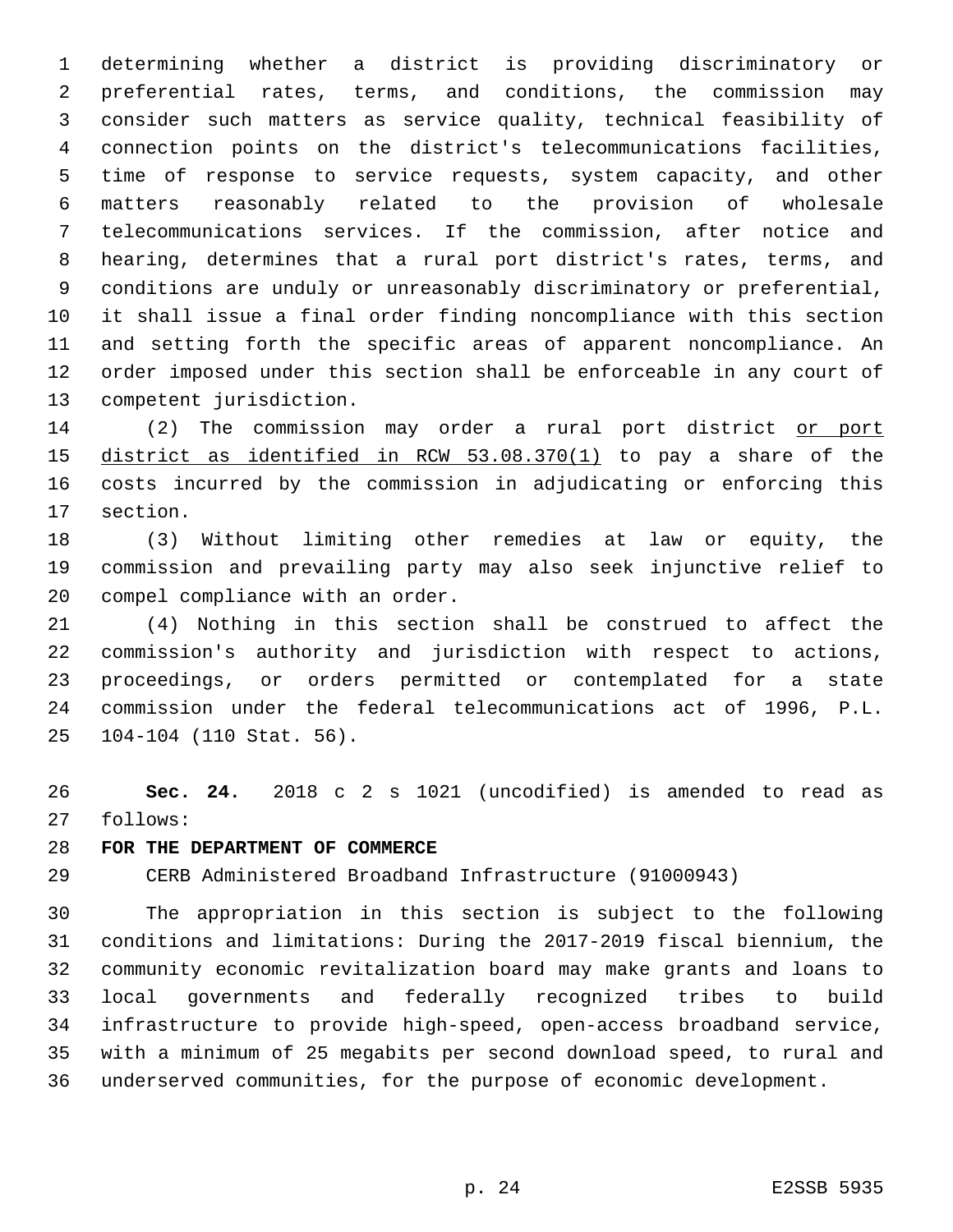(1) "Local governments" means cities, towns, counties, municipal corporations, public port districts, quasi-municipal corporations, 3 and special purpose districts.

 (2) "Broadband" means networks of deployed telecommunications equipment and technologies necessary to provide high-speed Internet access and other advanced telecommunications services.

 (3) The board is authorized to make rural broadband loans to local governments and to federally recognized Indian tribes for the purposes of financing the cost to build infrastructure to provide high-speed, open-access broadband service, to rural and underserved communities, for the purpose of economic development. Grants may also be authorized for purposes designated in this chapter, but only when, and to the extent that, a loan is not reasonably possible, given the limited resources of the local government or the federally recognized Indian tribe, and subject to a finding by the board that financial circumstances require grant assistance to enable the project to move forward. However, no more than 25 percent of all financial assistance approved by the board in any biennium may consist of grants to local governments and federally recognized Indian tribes.

 (4) Application for funding must be made in the form and manner as the board may prescribe. In making grants or loans the board must 22 conform to the following requirements:

(a) The board may not provide financial assistance:

 (i) For a project the primary purpose of which is to facilitate or promote a retail shopping development or expansion.

 (ii) For any project that evidence exists would result in a development or expansion that would displace existing jobs in any 28 other community in the state.

 (iii) For a project the primary purpose of which is to facilitate 30 or promote gambling.

 (iv) For a project located outside the jurisdiction of the applicant local government or federally recognized Indian tribe.

 (v) For equipment or facilities which would enable a public entity to provide retail telecommunications services or services that the entity is not authorized by statute to provide.

 (vi) For the deployment of publicly-owned telecommunication network infrastructure ("backbone") solely for the sake of creating competitive, publicly-owned telecommunication network infrastructure.

39 (b) The board may provide financial assistance only( $\div$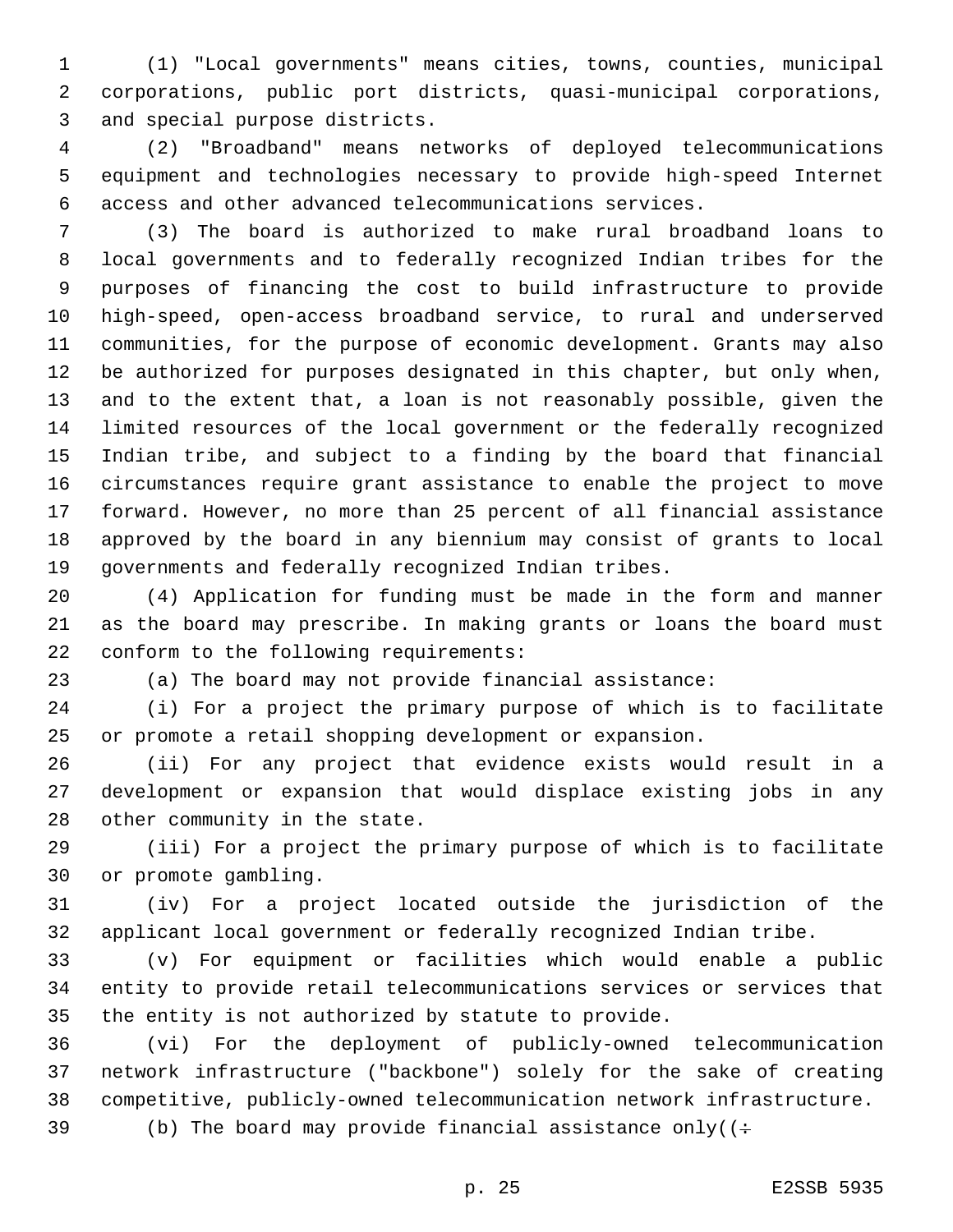| 1  | (i) For projects demonstrating convincing evidence that a                      |
|----|--------------------------------------------------------------------------------|
| 2  | specific private development or expansion is ready to occur and will           |
| 3  | occur only if the public facility improvement is made that:                    |
| 4  | (A) Results in the creation of significant private sector jobs or              |
| 5  | significant private sector capital investment as determined by the             |
| 6  | <del>board;</del>                                                              |
| 7  | (B) Will improve the opportunities for the successful                          |
| 8  | maintenance, establishment, or expansion of industrial or commercial           |
| 9  | plants or will otherwise assist in the creation or retention of long-          |
| 10 | term economic opportunities; and                                               |
| 11 | (C) Is located in a rural community as defined by the board, or a              |
| 12 | rural county; or                                                               |
| 13 | $(i\texttt{i})$ For a project that does not meet the requirements of $(b)(i+)$ |
| 14 | of this subsection but is a project that:                                      |
| 15 | (A) Results in the creation of significant private sector jobs or              |
| 16 | significant private sector capital investment as determined by the             |
| 17 | board;                                                                         |
| 18 | (B) Is part of a local economic development plan consistent with               |
| 19 | applicable state planning requirements;                                        |
| 20 | (C) Can demonstrate project feasibility using standard economic                |
| 21 | principles; and                                                                |
| 22 | (D) Is located in a rural community as defined by the board, or a              |
| 23 | rural county;                                                                  |
| 24 | (c) The board must develop quidelines for local participation and              |
| 25 | allowable match and activities.                                                |
| 26 | (d) An application must demonstrate local match and local                      |
| 27 | participation, in accordance with quidelines developed by the board.           |
| 28 | (e))) for projects located in a rural community as defined by the              |
| 29 | board, or located in a rural county, that encourage, foster, develop,          |
| 30 | and improve broadband within the state in order to:                            |
| 31 | (i) Drive job creation, promote innovation, and expand markets                 |
| 32 | for local businesses; or                                                       |
| 33 | (ii) Serve the ongoing and growing needs of local education                    |
| 34 | systems, health care system, public safety system, industries and              |
| 35 | businesses, governmental operations, and citizens; and                         |
| 36 | (iii) Improve accessibility for underserved communities and                    |
| 37 | populations.                                                                   |
| 38 | (c) An application must be approved by the local government and                |
| 39 | supported by the local associate development organization or local             |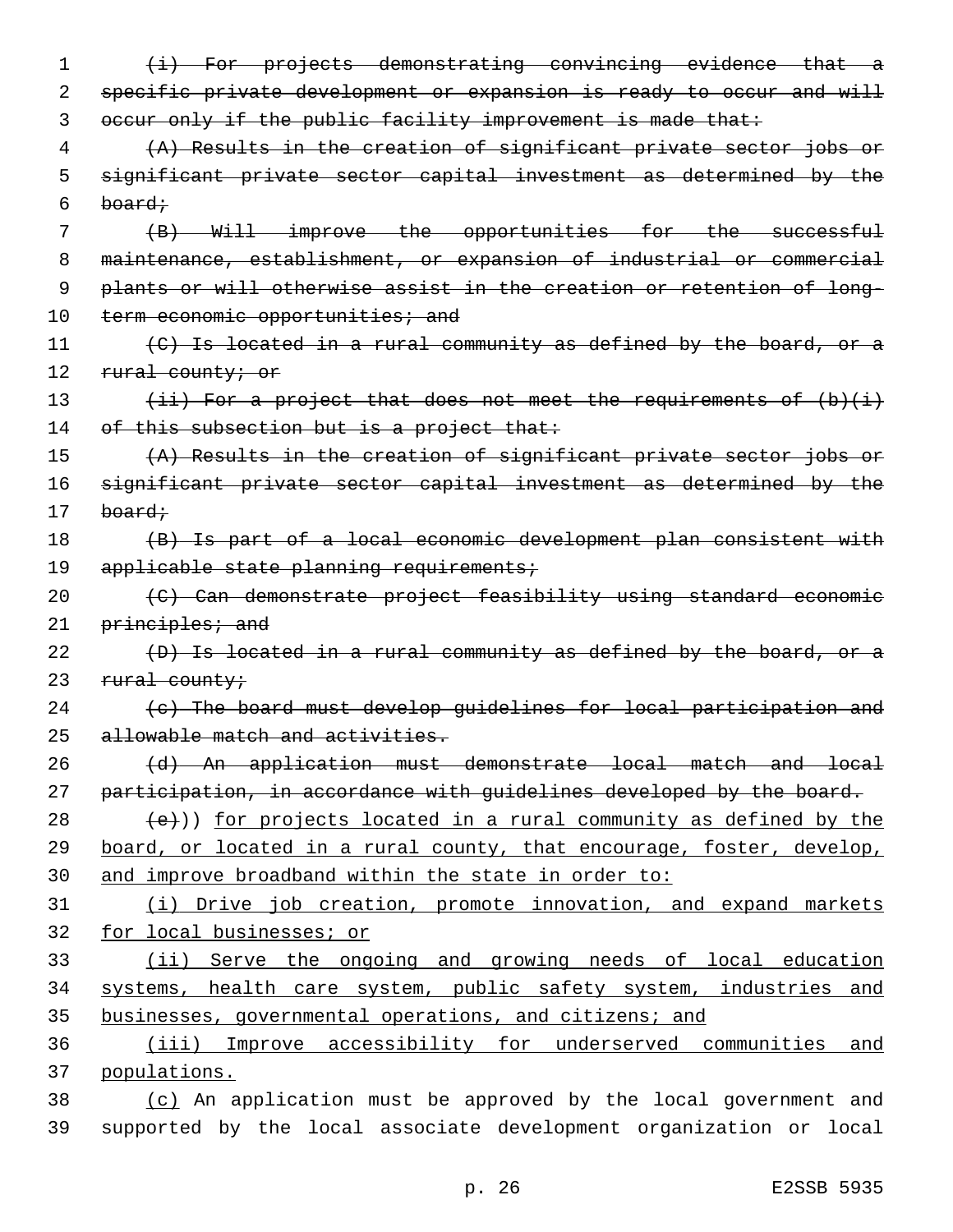1 workforce development council or approved by the governing body of 2 the federally recognized Indian tribe.

 $3$  ( $(\text{+f-})$ )  $\text{d}$ ) The board may allow de minimis general system 4 improvements to be funded if they are critically linked to the 5 viability of the project.

 $6$  (( $\{g\}$ ) An application must demonstrate convincing evidence that 7 the median hourly wage of the private sector jobs created after the 8 project is completed will exceed the countywide median hourly wage.

9 (h) The board must prioritize each proposed project according to: 10 (i) The relative benefits provided to the community by the jobs 11 the project would create, not just the total number of jobs it would 12 create after the project is completed, but also giving consideration 13 to the unemployment rate in the area in which the jobs would be  $14$  <del>located;</del>

15 (ii) The rate of return of the state's investment, including, but 16 not limited to, the leveraging of private sector investment, 17 anticipated job creation and retention, and expected increases in 18 state and local tax revenues associated with the project;

19 (iii) Whether the proposed project offers a health insurance plan 20 for employees that includes an option for dependents of employees;

21 (iv) Whether the public facility investment will increase 22 existing capacity necessary to accommodate projected population and 23 employment growth in a manner that supports infill and redevelopment 24 of existing urban or industrial areas that are served by adequate 25 public facilities. Projects should maximize the use of existing 26 infrastructure and provide for adequate funding of necessary 27 transportation improvements;

 $28$  (v) Whether the applicant's permitting process has been certified 29 as streamlined by the office of requlatory assistance; and

 (vi) Whether the applicant has developed and adhered to guidelines regarding its permitting process for those applying for development permits consistent with section 1(2), chapter 231, Laws 33 of 2007.

 $34$   $(\frac{1}{2})$ ) (e) When evaluating and prioritizing projects, the board 35 must give consideration, at a minimum, to the following factors:

36 (i) The project's value to the community, including evidence of 37 support from affected local businesses and government;

38 (ii) The project's feasibility, using standard economic 39 principles;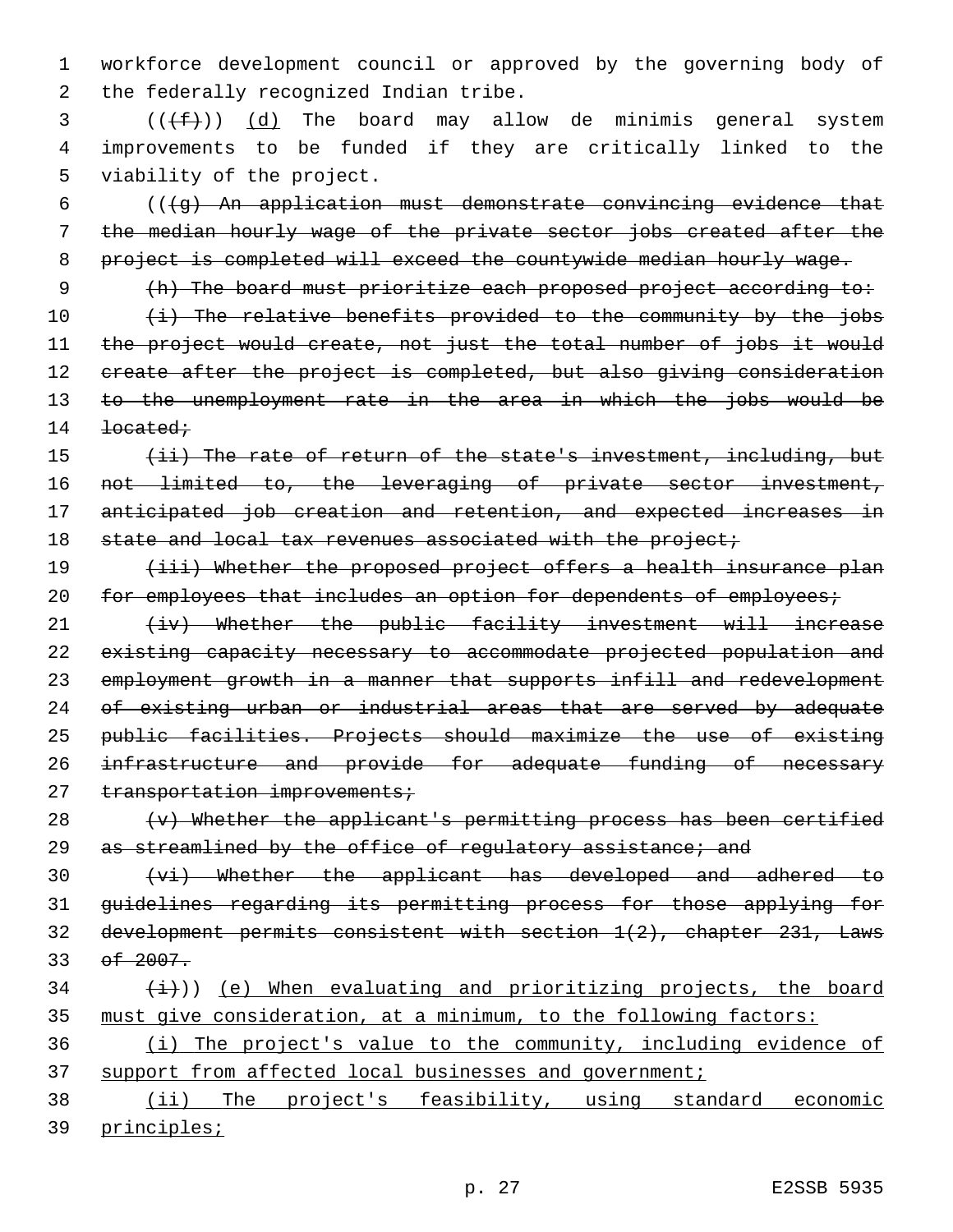(iii) Commitment of local matching resources and local participation;

 (iv) The project's inclusion in a capital facilities plan, comprehensive plan, or local economic development plan consistent 5 with applicable state planning requirements; and

(v) The project's readiness to proceed.

 (5) A responsible official of the local government or the federally recognized Indian tribe must be present during board deliberations and provide information that the board requests.

10 (((+5))) (6) Before any financial assistance application is approved, the local government or the federally recognized Indian tribe seeking the assistance must demonstrate to the community economic revitalization board that no other timely source of funding is available to it at costs reasonably similar to financing available 15 from the community economic revitalization board.

Appropriation:

| 17  | State Building Construction Account-  |  |
|-----|---------------------------------------|--|
| 18  |                                       |  |
| 19  | Prior Biennia (Expenditures). \$0     |  |
| -20 | Future Biennia (Projected Costs). \$0 |  |
| -21 |                                       |  |

 NEW SECTION. **Sec. 25.** By July 1, 2019, the governor's office on broadband access created in section 5 of this act must study taxes imposed on the capital costs associated with providing retail broadband service, including taxes paid under chapters 82.08 and 82.12 RCW. The study must include an examination of the impact to broadband deployment if a credit is provided against taxes paid under chapters 82.08 and 82.12 RCW on the capital costs associated with providing retail broadband service telecommunications network transmission equipment located in an underserved area in the state.

 NEW SECTION. **Sec. 26.** The governor's office on broadband access created in section 5 of this act must develop a small cell facility deployment permitting model ordinance for cities and towns. The governor's office on broadband access must consult with cities, counties, and service providers when developing the model ordinance. The model ordinance must be available for cities and towns by September 1, 2018.